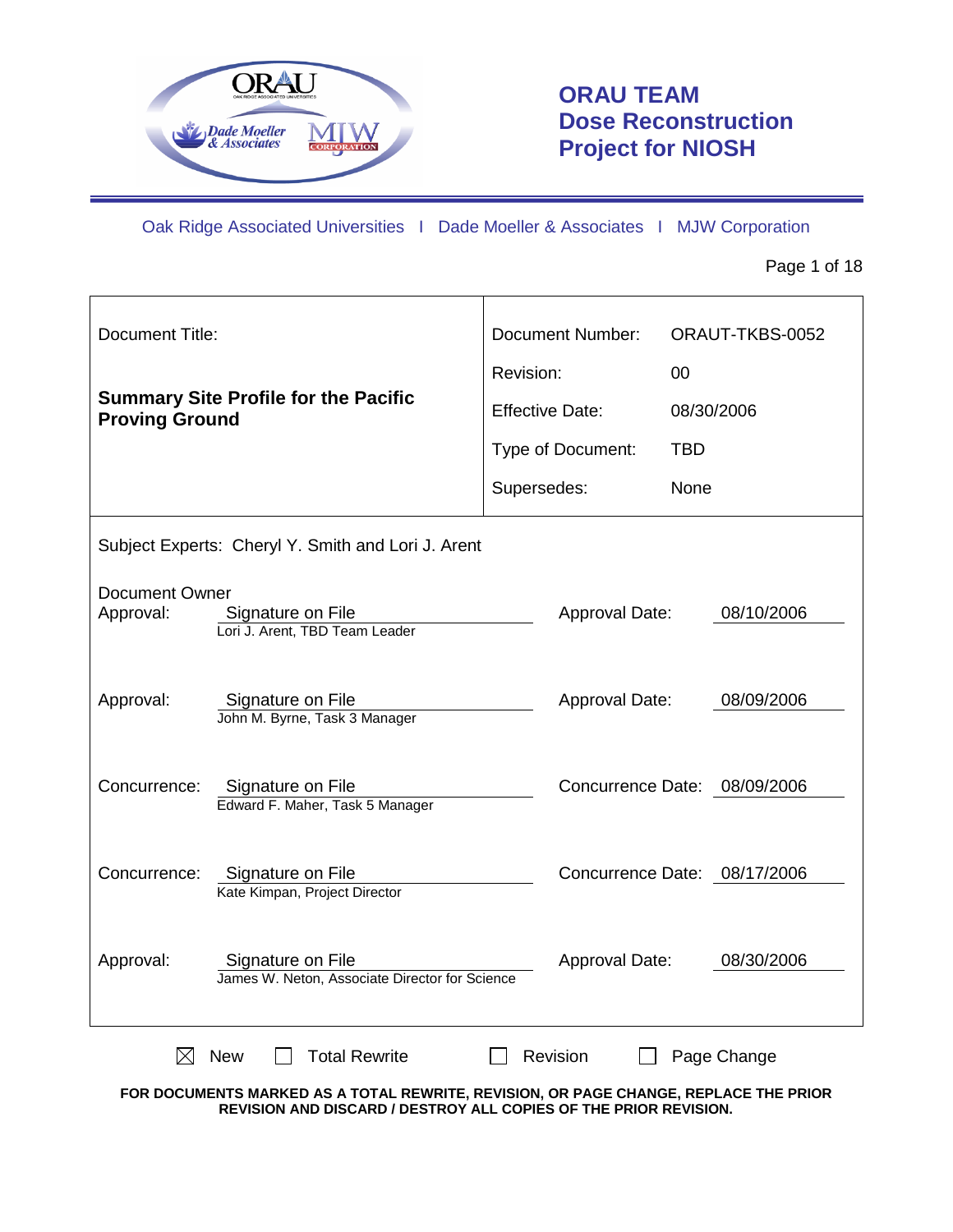| -TKBS-0052<br>Document No.<br>. ORAUT-T | OO<br>Revision<br>No. | <b>Effective Date:</b><br>08/30/2006 | Page<br>nt. |
|-----------------------------------------|-----------------------|--------------------------------------|-------------|

# **PUBLICATION RECORD**

| <b>EFFECTIVE</b> | <b>REVISION</b> |                                                                                                                                                                                                                                                                                                                                                                                                       |
|------------------|-----------------|-------------------------------------------------------------------------------------------------------------------------------------------------------------------------------------------------------------------------------------------------------------------------------------------------------------------------------------------------------------------------------------------------------|
| <b>DATE</b>      | <b>NUMBER</b>   | <b>DESCRIPTION</b>                                                                                                                                                                                                                                                                                                                                                                                    |
| 08/30/2006       | 00              | New document to describe the Pacific Proving Ground and other<br>oceanic test locations to enable the preparation of dose<br>reconstructions. First approved issue of Revision 00. Incorporates<br>internal and NIOSH formal review comments. There is no change to<br>the assigned dose and no PER is required. Training required: As<br>determined by the Task Manager. Initiated by Lori J. Arent. |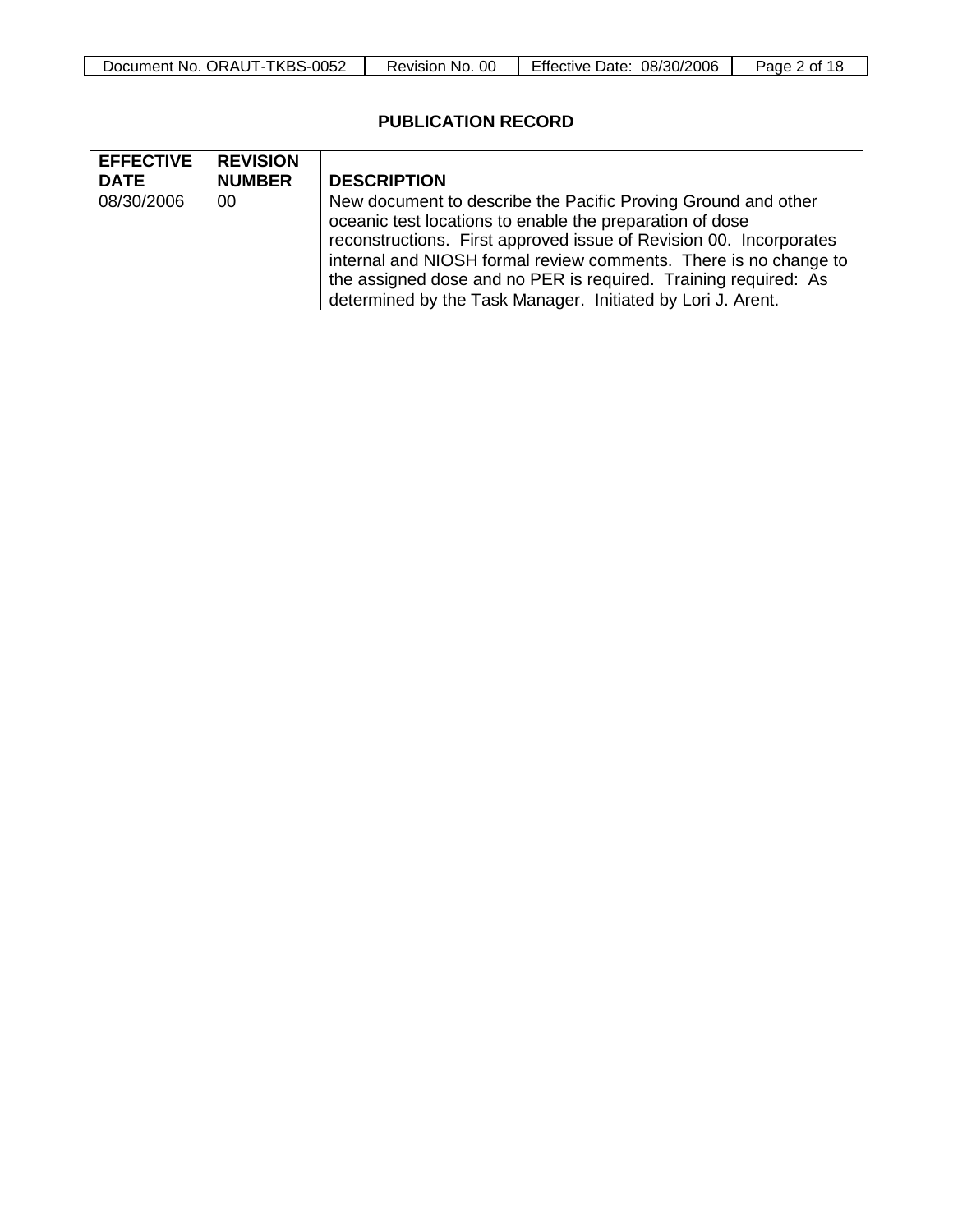| Document No. ORAUT-TKBS-0052 | Revision No. 00 | Effective Date: 08/30/2006 | Page 3 of 18 |
|------------------------------|-----------------|----------------------------|--------------|
|------------------------------|-----------------|----------------------------|--------------|

### **TABLE OF CONTENTS**

#### **PAGE TABLE TITLE**  $1.0$  $1.1$  $1.2$  $2.0$  $3.0$  $4.0$  $5.0$  $6.0$  $7.0$

# **LIST OF TABLES**

| <b>TABLE</b> |  |  |
|--------------|--|--|
|              |  |  |
| $2 - 2$      |  |  |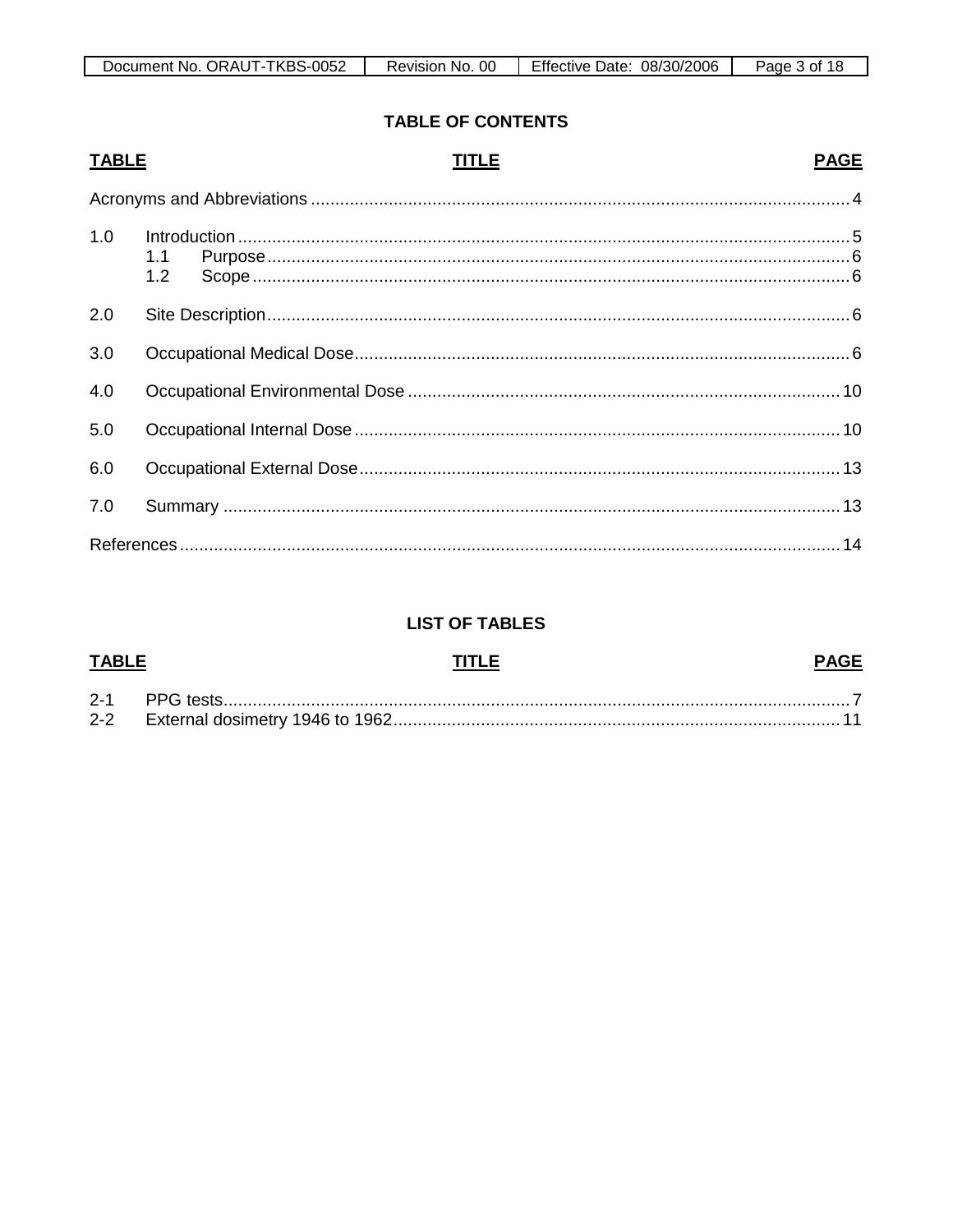| Document No. ORAUT-TKBS-0052 | Revision No. 00 | Effective Date: 08/30/2006 | Page 4 of 18 |
|------------------------------|-----------------|----------------------------|--------------|

### **ACRONYMS AND ABBREVIATIONS**

- AEC U.S. Atomic Energy Commission
- DNA Defense Nuclear Agency<br>DOD U.S. Department of Defer
- DOD U.S. Department of Defense<br>DOE U.S. Department of Energy
- U.S. Department of Energy
- EEOICPA Energy Employees Occupational Illness Compensation Program Act

| ft                                   | foot                                                                               |
|--------------------------------------|------------------------------------------------------------------------------------|
| in                                   | inch                                                                               |
| km<br>kt                             | kilometer<br>kiloton                                                               |
| LANL<br><b>LLNL</b>                  | Los Alamos National Laboratory<br>Lawrence Livermore National Laboratory           |
| mi<br><b>MDL</b><br><b>MPE</b><br>Mt | mile<br><b>Minimium Detection Limit</b><br>Maximum Permissible Exposure<br>megaton |
| <b>NIOSH</b><br><b>NTS</b>           | National Institute for Occupational Safety and Health<br><b>Nevada Test Site</b>   |
| <b>POC</b><br><b>PPG</b>             | probability of causation<br><b>Pacific Proving Ground</b>                          |
| R                                    | roentgen                                                                           |
| <b>SEC</b><br><b>SNL</b>             | <b>Special Exposure Cohort</b><br>Sandia National Laboratory                       |
| <b>TBD</b>                           | technical basis document                                                           |
| U.S.C.                               | <b>United States Code</b>                                                          |
| yd                                   | yard                                                                               |
| §                                    | section                                                                            |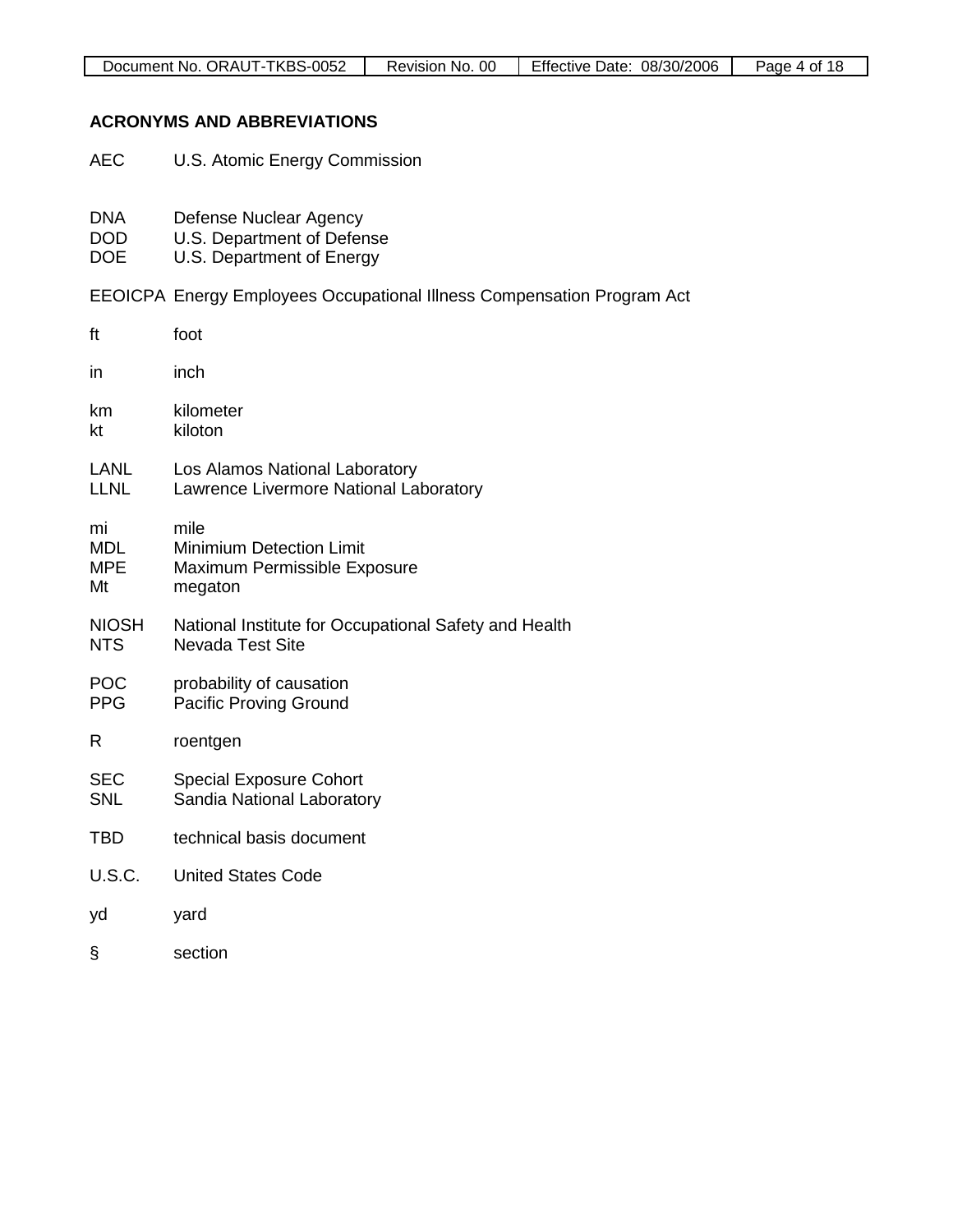| Document No. ORAUT-TKBS-0052 | Revision No. 00 | Effective Date: 08/30/2006 | Page 5 of 18 |
|------------------------------|-----------------|----------------------------|--------------|

#### **1.0 INTRODUCTION**

Technical basis documents (TBDs) and site profile documents are not official determinations made by the National Institute for Occupational Safety and Health (NIOSH) but are rather general working documents that provide historic background information and guidance to assist in the preparation of dose reconstructions at particular sites or categories of sites. They will be revised in the event additional relevant information is obtained about the affected site(s). These documents may be used to assist the NIOSH staff in the completion of the individual work required for each dose reconstruction.

In this document, the word "facility" is used as a general term for an area, building, or group of buildings that served a specific purpose at a site. It does not necessarily connote an "atomic weapons employer facility" or a "Department of Energy [DOE] facility" as defined in the Energy Employees Occupational Illness Compensation Program Act [EEOICPA; 42 U.S.C. § 7384l(5) and (12)]. EEOICPA defines a DOE facility as "any building, structure, or premise, including the grounds upon which such building, structure, or premise is located … in which operations are, or have been, conducted by, or on behalf of, the Department of Energy (except for buildings, structures, premises, grounds, or operations … pertaining to the Naval Nuclear Propulsion Program)" [42 U.S.C. § 7384l(12)]. Accordingly, except for the exclusion for the Naval Nuclear Propulsion Program noted above, any facility that performs or performed DOE operations of any nature whatsoever is a DOE facility encompassed by EEOICPA.

For employees of DOE or its contractors with cancer, the DOE facility definition only determines eligibility for a dose reconstruction, which is a prerequisite to a compensation decision (except for members of the Special Exposure Cohort or SEC). The compensation decision for cancer claimants is based on a section of the statute entitled "Exposure in the Performance of Duty." That provision [42 U.S.C. § 7384n(b)] says that an individual with cancer "shall be determined to have sustained that cancer in the performance of duty for purposes of the compensation program if, and only if, the cancer … was at least as likely as not related to employment at the facility [where the employee worked], as determined in accordance with the POC [probability of causation<sup>[1](#page-4-0)</sup>] guidelines established under subsection (c) …" [42 U.S.C. § 7384n(b)]. Neither the statute nor the POC guidelines (nor the dose reconstruction regulation) define "performance of duty" for DOE employees with a covered cancer or restrict the "duty" to nuclear weapons work.

As noted above, the statute includes a definition of a DOE facility that excludes "buildings, structures, premises, grounds, or operations covered by Executive Order No. 12344, dated February 1, 1982 (42 U.S.C. 7158 note), pertaining to the Naval Nuclear Propulsion Program" [42 U.S.C. § 7384l(12)]. While this definition contains an exclusion with respect to the Naval Nuclear Propulsion Program, the section of EEOICPA that deals with the compensation decision for covered employees with cancer [i.e., 42 U.S.C. § 7384n(b), entitled "Exposure in the Performance of Duty"] does not contain such an exclusion. Therefore, the statute requires NIOSH to include all occupationally derived radiation exposures at covered facilities in its dose reconstructions for employees at DOE facilities, including radiation exposures related to the Naval Nuclear Propulsion Program. As a result, all internal and external dosimetry monitoring results are considered valid for use in dose reconstruction. No efforts are made to determine the eligibility of any fraction of total measured exposure for inclusion in dose reconstruction. NIOSH, however, does not consider the following exposures to be occupationally derived:

- Radiation from naturally occurring radon present in conventional structures
- Radiation from diagnostic X-rays received in the treatment of work-related injuries

<span id="page-4-0"></span><sup>&</sup>lt;sup>1</sup> The U.S. Department of Labor is ultimately responsible under the EEOICPA for determining the POC.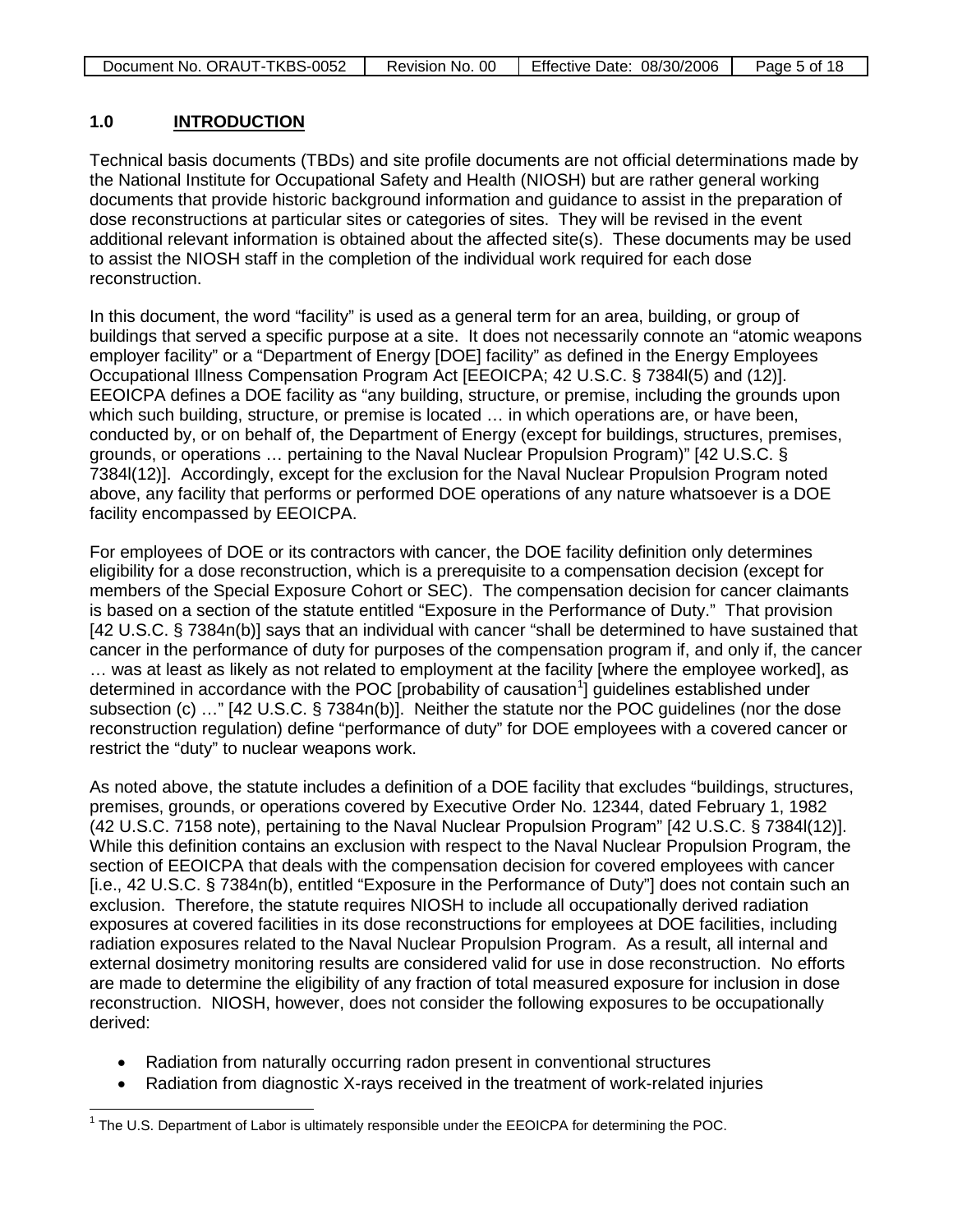| Document No. ORAUT-TKBS-0052 | Revision No. 00   Effective Date: 08/30/2006 | Page 6 of 18 |
|------------------------------|----------------------------------------------|--------------|

### **1.1 PURPOSE**

The purpose of this document is to provide guidance for dose reconstruction of non-SEC cancers and those presumptive cancer claims that have less than 250 days of employment for EEOICPA claimants who participated in Pacific Proving Ground (PPG) operations.

An SEC class established for the PPG includes all employees of DOE, DOE contractors, or subcontractors who worked at the PPG from 1946 through 1962 who were monitored or should have been monitored for exposure to ionizing radiation as a result of nuclear weapons testing at the PPG (NIOSH 2005). This SEC applies to workers with covered cancers who were employed for a number of workdays, aggregating at least 250 workdays occurring either solely under this employment or in combination with workdays within the parameters (excluding aggregate workday requirements) established for other classes of employees included in the SEC.

### **1.2 SCOPE**

This site profile consists of six sections: Introduction, Site Description, Occupational Medical Dose, Occupational Environmental Dose, Occupational Internal Dose, and Occupational External Dosimetry.

#### **2.0 SITE DESCRIPTION**

Between 1945 and 1962, the U.S. Atomic Energy Commission (AEC; a DOE predecessor agency) conducted 105 atmospheric and underwater nuclear weapon tests at sites at the PPG (DOE 2000). In the Pacific, 29 atolls and 5 islands spread over 770,000 mi<sup>2</sup> with a total land area of about 70 mi<sup>2</sup> comprise the Marshall Islands. Enewetak Atoll, Bikini Atoll, Johnston Island, and Christmas Island in the Marshall Islands are known as the PPG (NIOSH 2005).

Oceanic nuclear testing by the United States consisted mostly of the unconfined detonation of nuclear devices in the atmosphere. An operation includes one or more individual tests, typically designed and conducted for a common purpose. Table 2-1 summarizes the PPG tests, including test name, date, sponsor(s), location, type, purpose, and yield.

Personnel who worked on the PPG tests were based at various DOE sites and traveled to the test location for part or all of an operation. Los Alamos National Laboratory (LANL, previously known as the Los Alamos Scientific Laboratory), Lawrence Livermore National Laboratory (LLNL, previously known as the University of California Research Laboratory), Sandia National Laboratory (SNL, previously known as Sandia Corporation), and the Nevada Test Site (NTS) were the employers for most civilian participants during the various operations. However, other sites in the DOE complex and their contractors (Edgerton, Germeshausen and Grier (EG&G) and Holmes and Narver (H&N) for example) also provided civilian participants.

#### **3.0 OCCUPATIONAL MEDICAL DOSE**

Multiple organizations based at various sites in the DOE complex sponsored and took part in the various operations. Based on records provided by DOE, the dose reconstructor must, if possible, determine the facility in the complex with which the employee was associated during participation in an oceanic test or operation.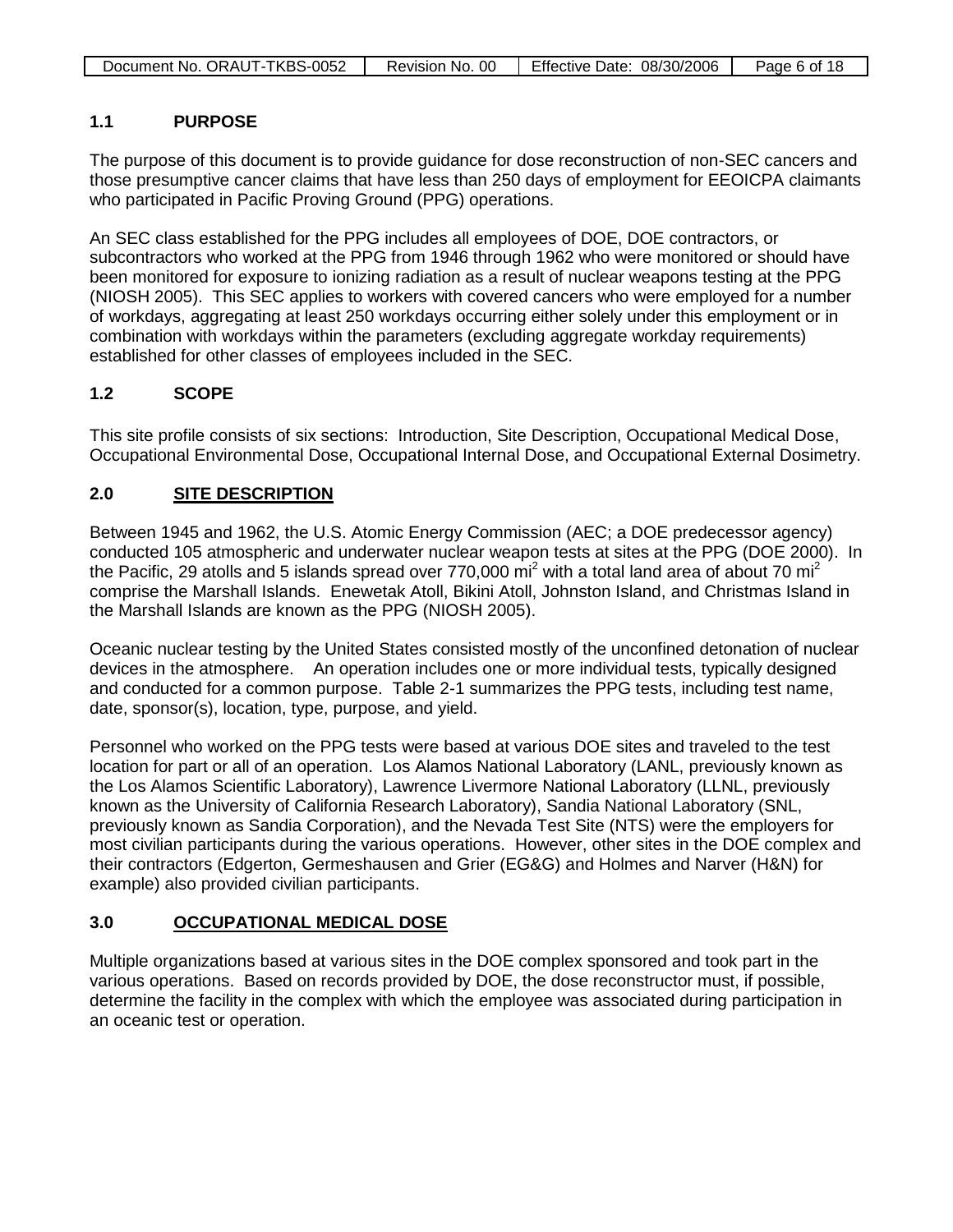| Document No. ORAUT-TKBS-0052 | Revision No. 00 | Effective Date: 08/30/2006 | Page 7 of 18 |
|------------------------------|-----------------|----------------------------|--------------|
|------------------------------|-----------------|----------------------------|--------------|

| <b>Test</b>                                                                                                     | Date <sup>b</sup> | <b>Sponsor</b> | Location      | <b>Type</b>  | <b>Purpose</b>                     | Yield             |
|-----------------------------------------------------------------------------------------------------------------|-------------------|----------------|---------------|--------------|------------------------------------|-------------------|
| Operation Crossroads - To determine effects on ships                                                            |                   |                |               |              |                                    |                   |
| Able                                                                                                            | 6/30/46           | LANL/DOD       | <b>Bikini</b> | Airdrop      | Weapons effects                    | 21 kt             |
| <b>Baker</b>                                                                                                    | 7/24/46           | LANL/DOD       | <b>Bikini</b> | Underwater   | Weapons effects                    | 21 kt             |
| Operation Sandstone - AEC scientific tests to proof-test improved design                                        |                   |                |               |              |                                    |                   |
| X-ray                                                                                                           | 4/14/48           | <b>LANL</b>    | Enewetak      | Tower        | Weapons related                    | 37 kt             |
| Yoke                                                                                                            | 4/30/48           | <b>LANL</b>    | Enewetak      | Tower        | Weapons related                    | 49 kt             |
| Zebra                                                                                                           | 5/14/48           | <b>LANL</b>    | Enewetak      | Tower        | Weapons related                    | 18 kt             |
| Operation Greenhouse - Thermonuclear weapon development and observation of physical and biological              |                   |                |               |              |                                    |                   |
| effects of nuclear weapons                                                                                      |                   |                |               |              |                                    |                   |
| Dog                                                                                                             | 4/7/51            | <b>LANL</b>    | Enewetak      | Tower        | Weapons related                    | 81 kt             |
| Easy                                                                                                            | $\frac{4}{20/51}$ | <b>LANL</b>    | Enewetak      | Tower        | Weapons related                    | 47 kt             |
| George                                                                                                          | 5/8/51            | LANL           | Enewetak      | Tower        | Weapons related                    | 225 kt            |
| Item                                                                                                            | 5/24/51           | LANL           | Enewetak      | Tower        | Weapons related                    | 45.5 kt           |
| Operation Ivy - Thermonuclear weapon development                                                                |                   |                |               |              |                                    |                   |
| Mike                                                                                                            | 10/31/52          | LANL           | Enewetak      | Surface      | Weapons related                    | 10.4 Mt           |
| King                                                                                                            | 11/15/52          | LANL           | Enewetak      | Airdrop      | Weapons related                    | 500 kt            |
| Operation Castle - To gage military effects of the explosions (i.e., measure power and efficiency of devices)   |                   |                |               |              |                                    |                   |
| Bravo                                                                                                           | 2/28/54           | LANL           | <b>Bikini</b> | Surface      | Weapons related                    | 15 Mt             |
| Romeo                                                                                                           | 3/26/54           | <b>LANL</b>    | <b>Bikini</b> | Barge        | Weapons related                    | 11 Mt             |
| Koon                                                                                                            | 4/6/54            | <b>LLNL</b>    | <b>Bikini</b> | Surface      | Weapons related                    | 110 kt            |
| Union                                                                                                           | $\frac{4}{25/54}$ | <b>LANL</b>    | Bikini        | Barge        | Weapons related                    | 6.9 Mt            |
| Yankee                                                                                                          | 5/4/54            | <b>LANL</b>    | <b>Bikini</b> | Barge        | Weapons related                    | 13.5 Mt           |
| Nectar                                                                                                          | 5/13/54           | LANL           | Enewetak      | Barge        | Weapons related                    | 1.69 Mt           |
| Operation Wigwam <sup>c</sup> - To determine lethal distances for nuclear effects vs. submerged submarines; one |                   |                |               |              |                                    |                   |
| detonation was conducted in 16,000 ft of water                                                                  |                   |                |               |              |                                    |                   |
| Wigwam <sup>c</sup>                                                                                             | 5/14/55           | LANL/DOD       | Pacific       | Underwater   | <b>Weapons effects</b>             | 30 kt             |
| Operation Redwing - High-yield thermonuclear tests to gage military effects and measure power and               |                   |                |               |              |                                    |                   |
| efficiency of devices                                                                                           |                   |                |               |              |                                    |                   |
| Lacrosse                                                                                                        | 5/4/56            | LANL           | Enewetak      | Surface      | Weapons related                    | 40 kt             |
| Cherokee                                                                                                        | 5/20/56           | LANL           | <b>Bikini</b> | Airdrop      | Weapons related                    | 3.8 Mt            |
| Zuni                                                                                                            | 5/27/56           | <b>LLNL</b>    | <b>Bikini</b> | Surface      | Weapons related                    | 3.5 Mt            |
| Yuma                                                                                                            | 5/27/56           | <b>LLNL</b>    | Enewetak      | Tower        | Weapons related                    | 190 tons          |
| Erie                                                                                                            | 5/30/56           | <b>LANL</b>    | Enewetak      | Tower        | Weapons related                    | 14.9 kt           |
| Seminole                                                                                                        | 6/6/56            | <b>LANL</b>    | Enewetak      | Surface      | Weapons related                    | 13.7 kt           |
| Flathead                                                                                                        | 6/11/56           | LANL           | <b>Bikini</b> | Barge        | Weapons related                    | 365 kt            |
| Blackfoot                                                                                                       | 6/11/56           | LANL           | Enewetak      | Tower        | Weapons related                    | 8 kt              |
| Kickapoo                                                                                                        | 6/13/56           | <b>LLNL</b>    | Enewetak      | Tower        | Weapons related                    | 1.49 kt           |
| Osage                                                                                                           | 6/16/56           | LANL           | Enewetak      | Airdrop      | Weapons related                    | 1.7 <sub>kt</sub> |
| Inca                                                                                                            | 6/21/56           | <b>LLNL</b>    | Enewetak      | Tower        | Weapons related                    | 15.2 kt           |
| Dakota                                                                                                          | 6/25/56           | LANL           | <b>Bikini</b> | Barge        | Weapons related                    | 1.1 Mt            |
|                                                                                                                 | 7/2/56            | <b>LLNL</b>    |               |              |                                    | 360 kt            |
| Mohawk                                                                                                          | 7/8/56            | <b>LLNL</b>    | Enewetak      | Tower        | Weapons related                    | 1.85 Mt           |
| Apache                                                                                                          |                   |                | Enewetak      | Barge        | Weapons related<br>Weapons related |                   |
| Navajo                                                                                                          | 7/10/56           | LANL           | <b>Bikini</b> | <b>Barge</b> |                                    | 4.5 Mt            |
| Tewa                                                                                                            | 7/20/56           | <b>LLNL</b>    | <b>Bikini</b> | Barge        | Weapons related                    | 5 Mt              |
| Huron                                                                                                           | 7/20/56           | LANL           | Enewetak      | Barge        | Weapons related                    | 250 kt            |
| Hardtack I - Three parts to test: (1) continued development of nuclear weapons with detonation of               |                   |                |               |              |                                    |                   |
| experimental devices from various AEC laboratories, (2) underwater tests to improve understanding of effects    |                   |                |               |              |                                    |                   |
| on underwater explosions on ships and material, and (3) nuclear weapons in air and ballistic missile defense    |                   |                |               |              |                                    |                   |
| (first high-yield rocket tests)                                                                                 |                   |                |               |              |                                    |                   |

#### Table 2-1. PPG tests. a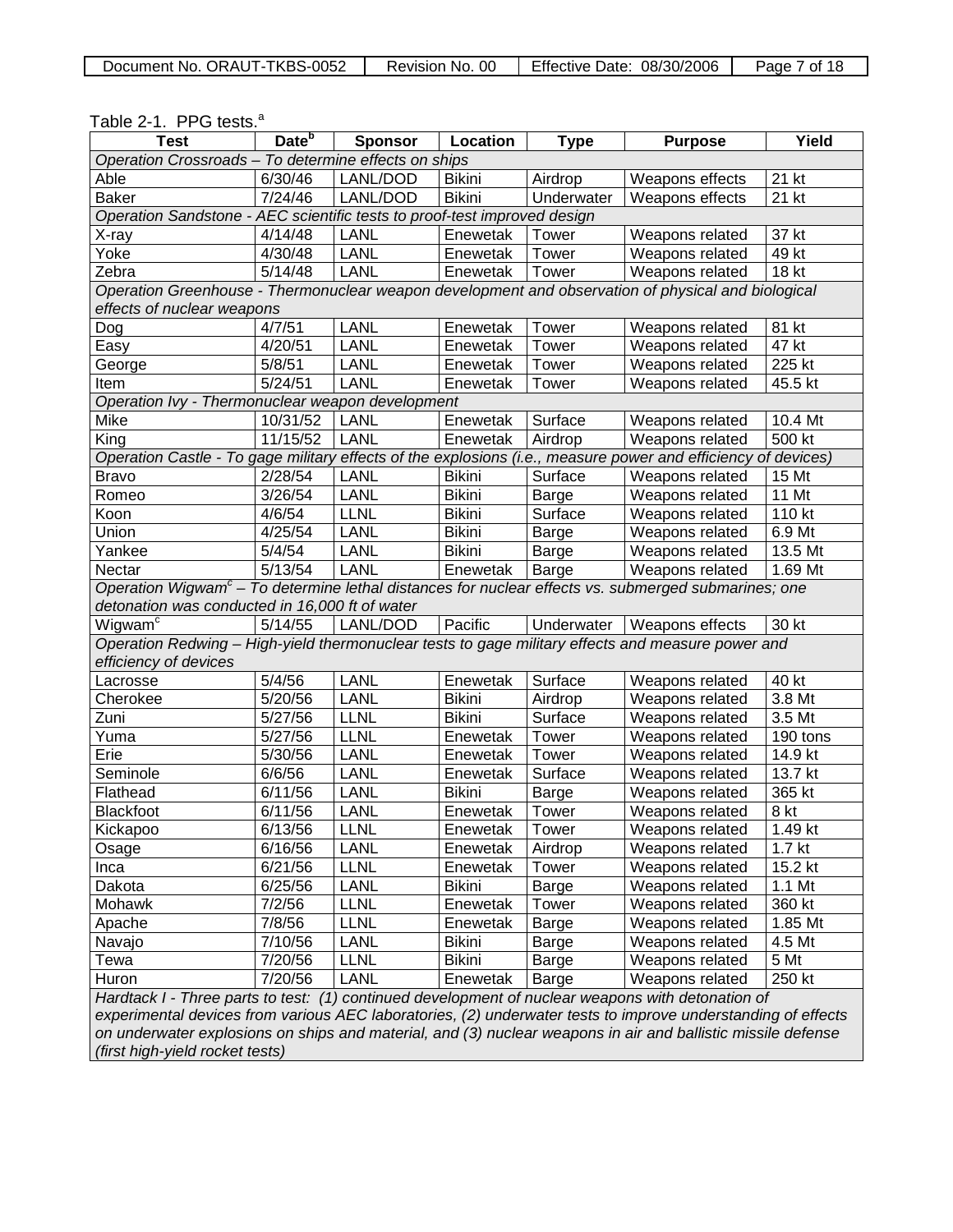| Document No. ORAUT-TKBS-0052 | Revision No. 00 | Effective Date: 08/30/2006 | Page 8 of 18 |
|------------------------------|-----------------|----------------------------|--------------|
|------------------------------|-----------------|----------------------------|--------------|

| $1$ able $2^{-}$ T (Corruptional). The tests.                                                                  |                         |                |               |                        |                   |                   |
|----------------------------------------------------------------------------------------------------------------|-------------------------|----------------|---------------|------------------------|-------------------|-------------------|
| <b>Test</b>                                                                                                    | Date <sup>b</sup>       | <b>Sponsor</b> | Location      | <b>Type</b>            | <b>Purpose</b>    | Yield             |
| Yucca                                                                                                          | 4/28/58                 | LANL/DOD       | Pacific       | Balloon                | Weapons effects   | 1.7 <sub>kt</sub> |
| (Operation Newsreel)                                                                                           |                         |                |               |                        |                   |                   |
| Cactus                                                                                                         | $\frac{1}{5}{\sqrt{5}}$ | <b>LANL</b>    | Enewetak      | Surface                | Weapons effects   | 18 kt             |
| Fir                                                                                                            | 5/11/58                 | <b>LLNL</b>    | <b>Bikini</b> | <b>Barge</b>           | Weapons related   | 1.36 Mt           |
| <b>Butternut</b>                                                                                               | 5/11/58                 | LANL           | Enewetak      | Barge                  | Weapons related   | 81 kt             |
| Koa                                                                                                            | 5/12/58                 | LANL           | Enewetak      | Surface                | Weapons related   | 1.37 Mt           |
| Wahoo                                                                                                          | 5/16/58                 | LANL/DOD       | Enewetak      | Underwater             | Weapons related   | 9 kt              |
| <b>Holly</b>                                                                                                   | 5/20/58                 | <b>LANL</b>    | Enewetak      | Barge                  | Weapons related   | $5.9$ kt          |
| Nutmeg                                                                                                         | 5/21/58                 | <b>LLNL</b>    | <b>Bikini</b> | <b>Barge</b>           | Weapons related   | 25.1 kt           |
| Yellowwood                                                                                                     | 5/26/58                 | <b>LANL</b>    | Enewetak      | <b>Barge</b>           | Weapons related   | 330 kt            |
| Magnolia                                                                                                       | 5/26/58                 | <b>LANL</b>    | Enewetak      | <b>Barge</b>           | Weapons related   | 57 kt             |
| Tobacco                                                                                                        | 5/30/58                 | <b>LANL</b>    | Enewetak      | <b>Barge</b>           | Weapons related   | 11.6 kt           |
| Sycamore                                                                                                       | 5/31/58                 | <b>LLNL</b>    | <b>Bikini</b> | Barge                  | Weapons related   | 92 kt             |
| Rose                                                                                                           | 6/2/58                  | <b>LANL</b>    | Enewetak      | <b>Barge</b>           | Weapons related   | 15 kt             |
| Umbrella                                                                                                       | 6/8/58                  | LANL/DOD       | Enewetak      | Underwater             | Weapons effects   | 8 kt              |
| Maple                                                                                                          | 6/10/58                 | <b>LLNL</b>    | <b>Bikini</b> | Barge                  | Weapons related   | 213 kt            |
| Aspen                                                                                                          | 6/14/58                 | <b>LLNL</b>    | <b>Bikini</b> | Barge                  | Weapons related   | 319 kt            |
| Walnut                                                                                                         | 6/14/58                 | <b>LANL</b>    | Enewetak      | <b>Barge</b>           | Weapons related   | 1.45 Mt           |
| Linden                                                                                                         | 6/18/58                 | <b>LANL</b>    | Enewetak      | <b>Barge</b>           | Weapons related   | 11 kt             |
| Redwood                                                                                                        | 6/27/58                 | <b>LLNL</b>    | <b>Bikini</b> | <b>Barge</b>           | Weapons related   | 412 kt            |
| Elder                                                                                                          | 6/27/58                 | <b>LANL</b>    | Enewetak      | <b>Barge</b>           | Weapons related   | 880 kt            |
| Oak                                                                                                            | 6/28/59                 | <b>LANL</b>    | Enewetak      | <b>Barge</b>           | Weapons related   | 8.9 Mt            |
| Hickory                                                                                                        | 6/29/58                 | <b>LLNL</b>    | <b>Bikini</b> | <b>Barge</b>           | Weapons related   | 14 kt             |
| Sequoia                                                                                                        | 7/1/58                  | <b>LANL</b>    | Enewetak      | <b>Barge</b>           | Weapons related   | 5.2 kt            |
| Cedar                                                                                                          | 7/2/58                  | <b>LLNL</b>    | <b>Bikini</b> | <b>Barge</b>           | Weapons related   | 220 kt            |
| Dogwood                                                                                                        | 7/5/58                  | <b>LLNL</b>    | Enewetak      | <b>Barge</b>           | Weapons related   | 397 kt            |
| Poplar                                                                                                         | $\frac{1}{7}$ /12/58    | <b>LLNL</b>    | <b>Bikini</b> | <b>Barge</b>           | Weapons related   | 9.3 Mt            |
| Scaevola                                                                                                       | 7/14/58                 | <b>LANL</b>    | Enewetak      | <b>Barge</b>           | Safety experiment | $\pmb{0}$         |
| Pisonia                                                                                                        | 7/17/58                 | <b>LANL</b>    | Enewetak      | Barge                  | Weapons related   | 225 kt            |
| Juniper                                                                                                        | 7/22/58                 | <b>LLNL</b>    | <b>Bikini</b> | Barge                  | Weapons related   | 65 kt             |
| Olive                                                                                                          | 7/22/58                 | <b>LLNL</b>    | Enewetak      | <b>Barge</b>           | Weapons related   | 202 kt            |
| Pine                                                                                                           | 7/26/58                 | <b>LLNL</b>    | Enewetak      |                        | Weapons related   | 2 Mt              |
| Teak                                                                                                           | 8/1/58                  | LANL/DOD       |               | <b>Barge</b><br>Rocket | Weapons effects   | 3.8 Mt            |
| (Operation Newsreel)                                                                                           |                         |                | Johnston      |                        |                   |                   |
| Quince                                                                                                         | 8/6/58                  | LLNL/DOD       | Enewetak      | Surface                | Weapons related   | $\mathbf 0$       |
| Orange                                                                                                         | 8/12/58                 | LANL/DOD       | Johnston      | Rocket                 | Weapons effects   | 3.8 Mt            |
| (Operation Newsreel)                                                                                           |                         |                |               |                        |                   |                   |
| Fig                                                                                                            | 8/18/58                 | LLNL/DOD       | Enewetak      | Surface                | Weapons related   | 20 tons           |
| Argus $^c$ - Tests in upper regions of atmosphere to test Christofilos theory, which argued that high-altitude |                         |                |               |                        |                   |                   |
| nuclear detonations would create radiation belt in upper regions of Earth's atmosphere that would include      |                         |                |               |                        |                   |                   |
| degradation of radio and radar transmissions, etc.                                                             |                         |                |               |                        |                   |                   |
| Argus I <sup>c</sup>                                                                                           | 8/27/58                 | LANL/DOD       | S. Atlantic   | Rocket                 | Weapons effects   | $1-2$ kt          |
| Argus II <sup>c</sup>                                                                                          | 8/30/58                 | LANL/DOD       | S. Atlantic   | Rocket                 | Weapons effects   | $1-2$ kt          |
| Argus $IIIc$                                                                                                   | 9/6/58                  | LANL/DOD       | S. Atlantic   | Rocket                 | Weapons effects   | $1-2$ kt          |
| Dominic - Primarily high-altitude air bursts with little fallout                                               |                         |                |               |                        |                   |                   |
| Adobe                                                                                                          | 4/25/62                 | LANL           | Christmas     | Airdrop                | Weapons related   | 190 kt            |
| Aztec                                                                                                          | 4/27/62                 | <b>LANL</b>    | Christmas     | Airdrop                | Weapons related   | 410 kt            |
| Arkansas                                                                                                       | 5/2/62                  | <b>LLNL</b>    | Christmas     |                        | Weapons related   | 1.09 Mt           |
|                                                                                                                |                         |                |               | Airdrop                |                   |                   |
| Questa                                                                                                         | 5/4/62                  | <b>LANL</b>    | Christmas     | Airdrop                | Weapons related   | 670 kt            |
| <b>Frigate Bird</b>                                                                                            | 5/6/62                  | LLNL/DOD       | Pacific       | Rocket                 | Weapons related   | 200-1,000         |
|                                                                                                                |                         |                |               |                        |                   | kt                |

### Table 2-1 (Continued). PPG tests.<sup>a</sup>

 $\mathsf{L}$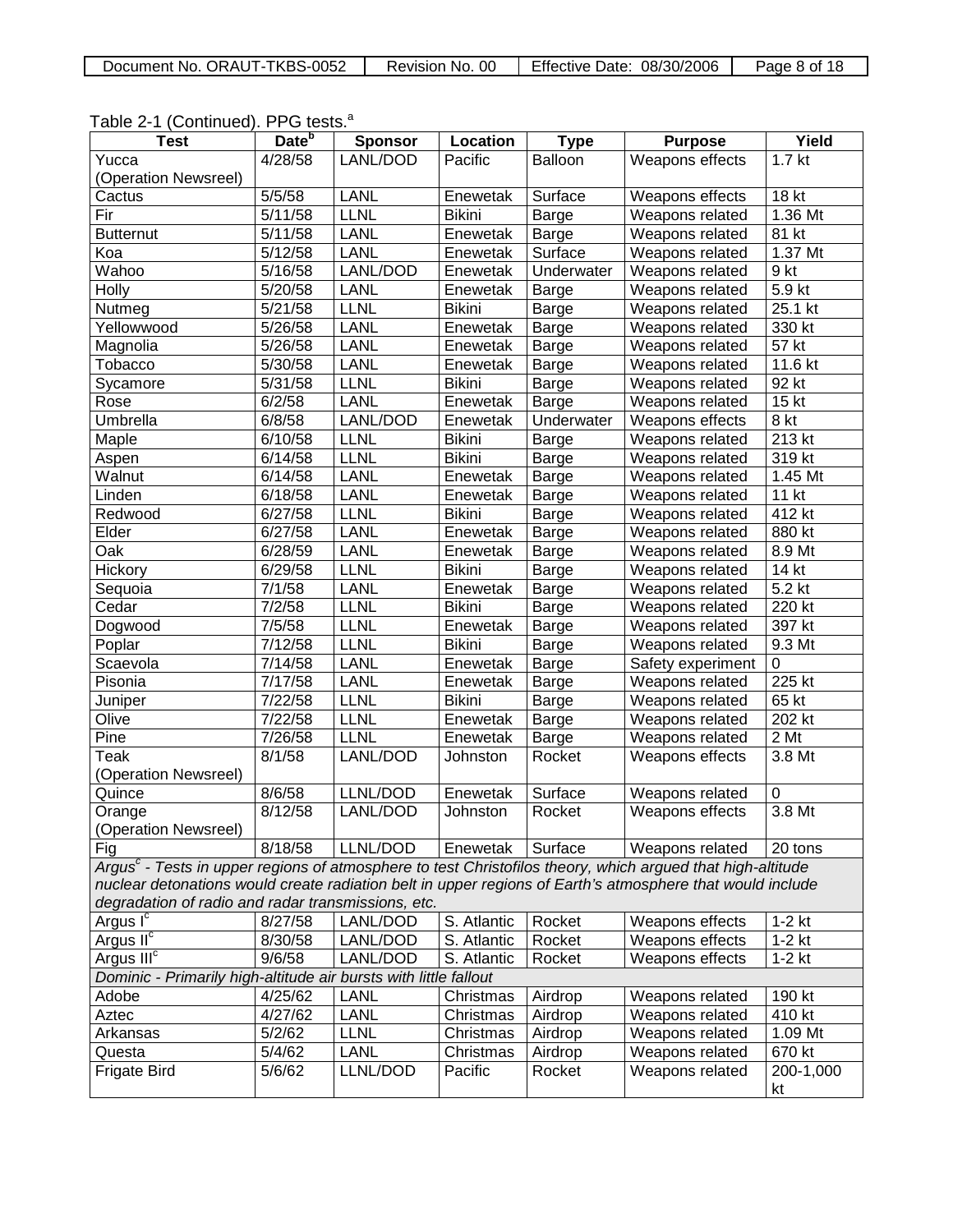| Document No. ORAUT-TKBS-0052 | Revision No. 00 | Effective Date: 08/30/2006 | Page 9 of 18 |
|------------------------------|-----------------|----------------------------|--------------|
|------------------------------|-----------------|----------------------------|--------------|

|  |  | Table 2-1 (Continued). PPG tests. <sup>a</sup> |
|--|--|------------------------------------------------|
|--|--|------------------------------------------------|

| <b>Test</b>                            | Date <sup>b</sup> | <b>Sponsor</b>  | Location  | <b>Type</b> | <b>Purpose</b>  | Yield   |
|----------------------------------------|-------------------|-----------------|-----------|-------------|-----------------|---------|
| Yukon                                  | 5/8/62            | LLNL            | Christmas | Airdrop     | Weapons related | Low     |
| Mesilla                                | 5/9/62            | LANL            | Christmas | Airdrop     | Weapons related | 100 kt  |
| Muskegon                               | 5/11/62           | <b>LLNL</b>     | Christmas | Airdrop     | Weapons related | 100 kt  |
| Swordfish                              | 5/11/62           | LANL/DOD        | Pacific   | Underwater  | Weapons effects | Low     |
| Encino                                 | 5/12/62           | LANL            | Christmas | Airdrop     | Weapons related | 500 kt  |
| Swanee                                 | 5/14/62           | <b>LLNL</b>     | Christmas | Airdrop     | Weapons related | 97 kt   |
| Chetco                                 | 5/19/62           | <b>LLNL</b>     | Christmas | Airdrop     | Weapons related | $73$ kt |
| Tanana                                 | 5/25/62           | <b>LLNL</b>     | Christmas | Airdrop     | Weapons related | 2.6 kt  |
| Nambe                                  | 5/27/62           | <b>LANL</b>     | Christmas | Airdrop     | Weapons related | 43 kt   |
| Alma                                   | 6/8/62            | LANL            | Christmas | Airdrop     | Weapons related | 782 kt  |
| Truckee                                | 6/9/62            | <b>LLNL</b>     | Christmas | Airdrop     | Weapons related | 210 kt  |
| Yeso                                   | 6/10/62           | <b>LANL</b>     | Christmas | Airdrop     | Weapons related | 3 Mt    |
| Harlem                                 | 6/12/62           | <b>LLNL</b>     | Christmas | Airdrop     | Weapons related | 1.2 Mt  |
| Rinconada                              | 6/15/62           | LANL            | Christmas | Airdrop     | Weapons related | 800 kt  |
| Dulce                                  | 6/17/62           | LANL            | Christmas | Airdrop     | Weapons related | 52 kt   |
| Petit                                  | 6/19/62           | <b>LLNL</b>     | Christmas | Airdrop     | Weapons related | 2.2 kt  |
| Otowi                                  | 6/22/62           | <b>LANL</b>     | Christmas | Airdrop     | Weapons related | 81.5 kt |
| Bighorn                                | 6/27/62           | <b>LLNL</b>     | Christmas | Airdrop     | Weapons related | 7.65 Mt |
| <b>Bluestone</b>                       | 6/30/62           | <b>LLNL</b>     | Christmas | Airdrop     | Weapons related | 1.27 Mt |
| <b>Operations Fishbowl and Dominic</b> |                   | (AKA Dominic I) |           |             |                 |         |
| <b>Starfish Prime</b>                  | 7/9/62            | LANL/DOD        | Johnston  | Rocket      | Weapons effects | 1.4 Mt  |
| (Operation Fishbowl)                   |                   |                 |           |             |                 |         |
| Sunset                                 | 7/10/62           | <b>LANL</b>     | Christmas | Airdrop     | Weapons related | 1 Mt    |
| (Operation Dominic)                    |                   |                 |           |             |                 |         |
| Pamlico                                | 7/11/62           | <b>LLNL</b>     | Christmas | Airdrop     | Weapons related | 3.88 Mt |
| (Operation Dominic)                    |                   |                 |           |             |                 |         |
| Androscoggin                           | 10/2/62           | <b>LLNL</b>     | Johnston  | Airdrop     | Weapons related | 75 kt   |
| (Operation Dominic)                    |                   |                 |           |             |                 |         |
| <b>Bumping</b>                         | 10/6/62           | <b>LLNL</b>     | Johnston  | Airdrop     | Weapons related | 11.3 kt |
| (Operation Dominic)                    |                   |                 |           |             |                 |         |
| Chama                                  | 10/18/62          | <b>LANL</b>     | Johnston  | Airdrop     | Weapons related | 1.59 Mt |
| (Operation Dominic)                    |                   |                 |           |             |                 |         |
| Checkmate                              | 10/20/62          | LANL/DOD        | Johnston  | Rocket      | Weapons effects | Low     |
| (Operation Fishbowl)                   |                   |                 |           |             |                 |         |
| <b>Bluegill 3 Prime</b>                | 10/26/62          | LANL/DOD        | Johnston  | Rocket      | Weapons effects | Sub Mt  |
| (Operation Fishbowl)                   |                   |                 |           |             |                 |         |
| Calamity                               | 10/27/62          | <b>LLNL</b>     | Johnston  | Airdrop     | Weapons related | 800 kt  |
| (Operation Dominic)                    |                   |                 |           |             |                 |         |
| Housatonic                             | 10/30/62          | <b>LLNL</b>     | Johnston  | Airdrop     | Weapons related | 8.3 Mt  |
| (Operation Dominic)                    |                   |                 |           |             |                 |         |
| Kingfish                               | 11/1/62           | LANL/DOD        | Johnston  | Rocket      | Weapons effects | Sub Mt  |
| (Operation Fishbowl)                   |                   |                 |           |             |                 |         |
| Tightrope                              | 11/4/62           | LANL/DOD        | Johnston  | Rocket      | Weapons effects | Low     |
| (Operation Fishbowl)                   |                   |                 |           |             |                 |         |

a. Prepared from DNA (1981, 1982a,b,c,d,e, 1983a,b,c, 1984); DOE (2000).

b. Greenwich Mean Time

c. This operation and its tests are not considered part of the PPG cohort.

LANL, LLNL, SNL, and NTS provided many of the civilian scientific, research, and support participants during these operations. Additionally, H&N and EG&G provided support personnel (e.g., cafeteria workers, electronics technicians, construction workers, etc.) The assignments were for all or part of an operation and lasted from 2 to 4 months for most civilian participants. Employees of some contractors, for example EG&G and H&N, were associated with more than one DOE facility. The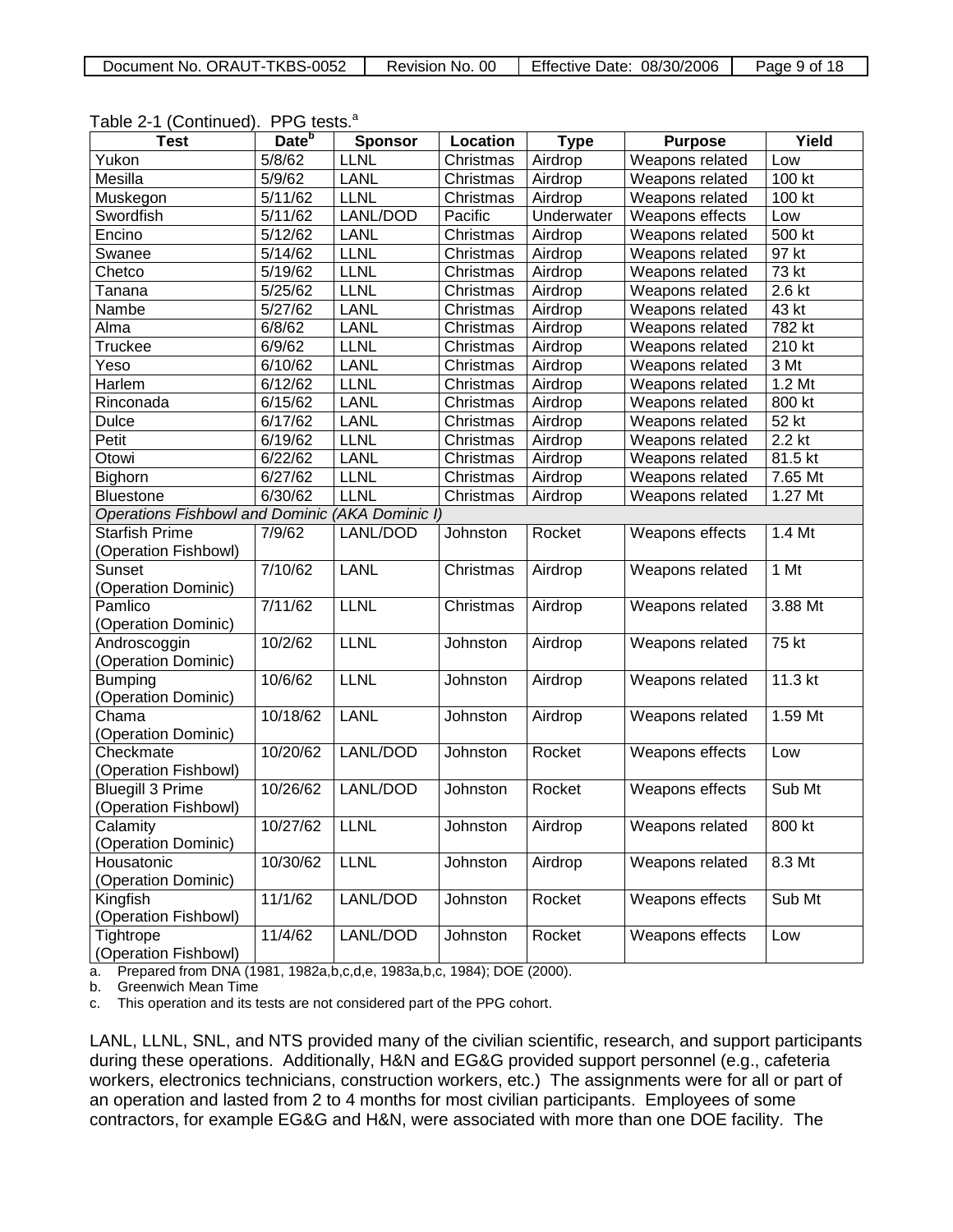| Document No. ORAUT-TKBS-0052 | Revision No. 00 | Effective Date: 08/30/2006 | Page 10 of 18 |
|------------------------------|-----------------|----------------------------|---------------|
|                              |                 |                            |               |

dose reconstructor should use the occupational medical dose TBD related to the participant's employer and associated DOE site to determine X-ray dose. For most participants, specific guidance for occupational medical dose can be found in the current published revision of:

- ORAUT-TKBS-0008-3, *Technical Basis Document for the Nevada Test Site – Occupational Medical Dose* (ORAUT 2004a)
- ORAUT-TKBS-0010-3, *Technical Basis Document for the Los Alamos National Laboratory – Occupational Medical Dose* (ORAUT 2004b)
- ORAUT-TKBS-0035-3, *Lawrence Livermore National Laboratory – Occupational Medical Dose* (ORAUT 2005a)

While these sites provided many participants, other sites across the complex also provided participants or workers may have been hired from the local population as support personnel. Other employers might have been associated with only one DOE facility or none at all. If an employee's records cannot be associated with a DOE facility for which a TBD is being developed at the time of the dose reconstruction, dose reconstructors should use the guidance in ORAUT-OTIB-0006, *Technical Information Bulletin: Dose Reconstruction from Occupationally Related Diagnostic X-Ray Procedures* (ORAUT 2005b).

NIOSH concludes it is feasible to determine the maximum potential occupational medical exposures. Because most civilian participants spent the interval of the operation (or part of the operation) at the test location and then returned to the U.S, the use of site-specific information (for example, the documents listed above for NTS, LANL and LLNL), for the participant is reasonable. For other participants that were hired on location, the complex-wide documentation should be applied. The approach for applying occupational medical dose is found in *Occupational X-Ray Dose Reconstruction for DOE Sites* (ORAUT 2004c).

#### **4.0 OCCUPATIONAL ENVIRONMENTAL DOSE**

Participants with the potential for radiological exposure received dosimeters during the tests (see Table 2-2). Dose reconstructors may use the guidance in ORAUT-PROC-0060, *External On-Site Ambient Dose Reconstruction for DOE Sites* (ORAUT 2005c), to determine if external ambient dose should be applied if the participant can be clearly identified with a specific DOE complex location that is listed in Attachment A of ORAUT-PROC-0060. Starting with Operation Castle, the LANL film badge dosimetry procedures were adopted (NRC 1989). According to ORAUT-PROC-0060, external on-site ambient dose does not need to be assigned for employees monitored under LANL procedures. For unmonitored participants, coworker doses have been developed using summary data (see Attachment A).

#### **5.0 OCCUPATIONAL INTERNAL DOSE**

NIOSH determined in the *SEC Petition Evaluation Report* (NIOSH 2005) that it lacks sufficient personnel monitoring, air monitoring, or source term data to adequately reconstruct the internal exposures at the PPG (NIOSH 2005). As a consequence, NIOSH finds that it is not feasible to estimate with sufficient accuracy the radiation doses resulting from internal exposures during PPG operations.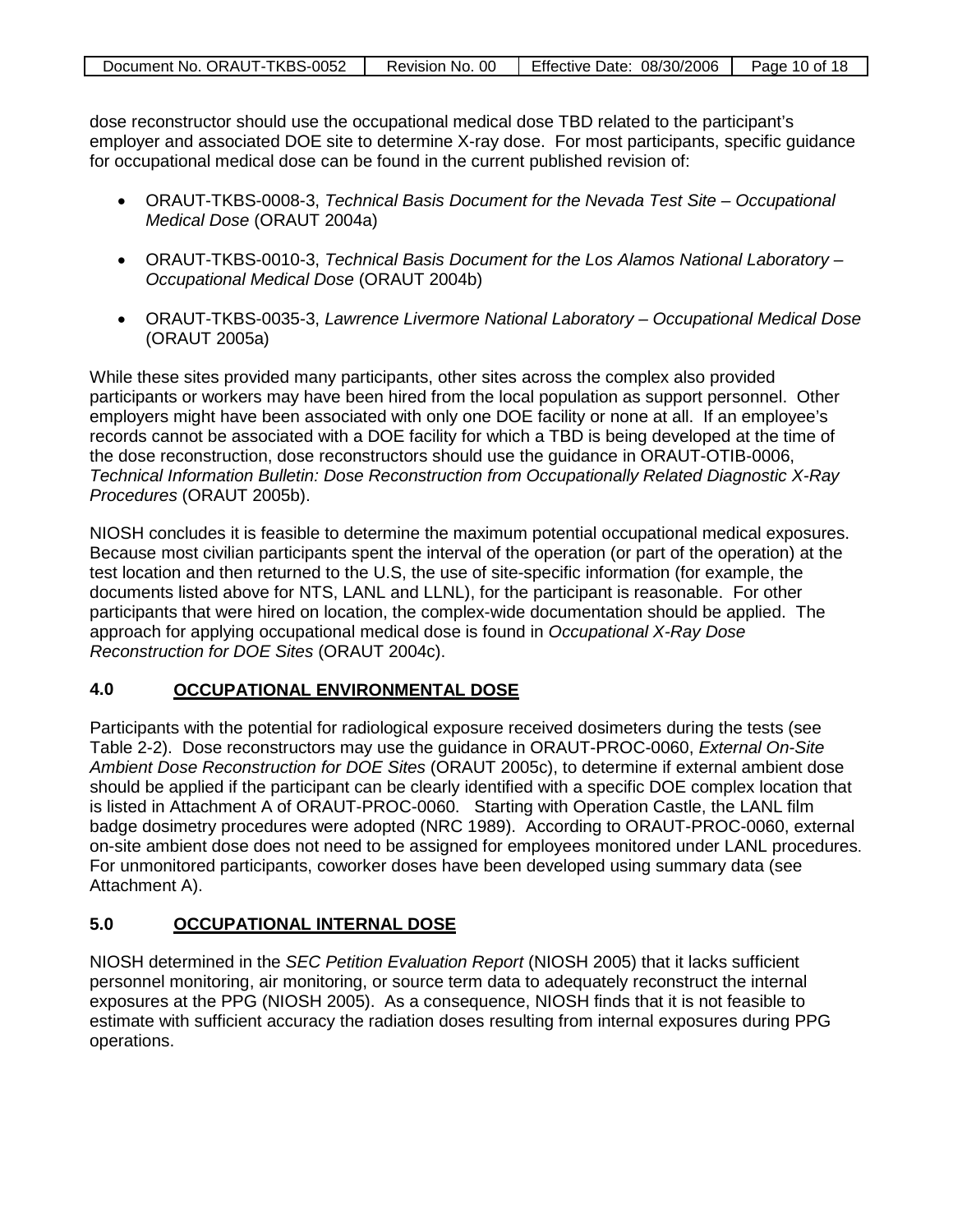|      |                                    |                                  |                                                                                                                                                                                                                                                                                                                                                                                                         | Photon- beta dosimeters                                                                                                                                                                                                                                                                                                                                                                  |                                                                                                                                                                                                 |             |                    |                                                   |
|------|------------------------------------|----------------------------------|---------------------------------------------------------------------------------------------------------------------------------------------------------------------------------------------------------------------------------------------------------------------------------------------------------------------------------------------------------------------------------------------------------|------------------------------------------------------------------------------------------------------------------------------------------------------------------------------------------------------------------------------------------------------------------------------------------------------------------------------------------------------------------------------------------|-------------------------------------------------------------------------------------------------------------------------------------------------------------------------------------------------|-------------|--------------------|---------------------------------------------------|
| Year | Operation                          | <b>Dosimeter</b>                 | <b>Description</b>                                                                                                                                                                                                                                                                                                                                                                                      | Issue and exchange                                                                                                                                                                                                                                                                                                                                                                       | <b>Routine Maximum</b><br>Permissible<br><b>Exposure (MPE)</b>                                                                                                                                  | <b>Bias</b> | <b>Uncertainty</b> | <b>Minimum</b><br><b>Detection</b><br>Limit (MDL) |
| 1946 | Crossroads<br>(2 events)           | <b>Dental Film</b><br>Packet     | Single component Type K double-emulsion<br>dental film packet covered by 0.020-in.-thick<br>lead cross filter. This filter was not totally<br>effective in correcting over-response caused<br>by photons of lower energy. Plastic envelope<br>was used to minimize damage to film from<br>moisture. Exposure range (0 to 2 R).                                                                          | Issued to RadSafe monitors or a few<br>RadSafe monitors in group<br>(approximately 1 to 2 monitors with<br>dosimeters for 100 participants -<br>cohort badging). Also issued to<br>aircrews. Exchanged daily but<br>record indicates some were worn up Employee<br>to 9 days. Used during<br>decontamination of ships and for<br>unloading ammunition at Kwajalein<br>after August 1946. | Photon exposure<br>with objective of<br>keeping daily<br>exposure below 0.1<br>R, not to exceed 50-<br>60 R in 2 weeks.<br>withdrawn from<br>operation at 10 R in<br>1 d or 60 R in 2<br>weeks. | 1.1         | 1.7                | 40 mR                                             |
| 1948 | Sandstone<br>(3 events)            | Eastman<br>Types K and<br>A film | Type K exposure range (0.06 to 2 R). Type A<br>exposure range (1 to 10 R). Covered by<br>0.020-in. thick lead cross filter. This filter was<br>not totally effective in correcting the over-<br>response caused by photons of lower energy.<br>Plastic envelope was used to minimize<br>damage to film from moisture.                                                                                   | Issued for single-day use to all<br>personnel with exposure potential.<br>(Example on 4/24/48, 9 d after test<br>'X-ray," all participants who were<br>expected to come closer than 530<br>yd of ground zero were issued<br>dosimeters.)                                                                                                                                                 | Exposure to be<br>below 0.1 R per day<br>or 3 R for certain<br>missions                                                                                                                         | 1.1         | 1.8                | 60 mR                                             |
| 1951 | Greenhouse<br>(4 events)           | DuPont 553<br>Packet             | DuPont 553 packet, including Type 502 low-<br>range element (0.05 to 10 R), Type 510 high-<br>range element (1 to 50 R), and Type 606<br>high-range element (10 to 300 R). No<br>measurable density above background was<br>reported for Type 606 element. Lead filters,<br>0.020-in. thick. This filter was not totally<br>effective in correcting over-response caused<br>by photons of lower energy. | Cohort, air crews, and ground crews<br>maintaining contaminated air craft.<br>Originally recorded dose likely<br>reflects subtraction for fallout.                                                                                                                                                                                                                                       | 3.9 R per 13 weeks;<br>0.1 R per day not to<br>exceed 0.7 R/week                                                                                                                                | 1.1         | 1.9                | 40 mR                                             |
| 1952 | Ivy<br>(2 events)                  | DuPont 558<br>Packet             | DuPont 558 packet, including Type 508 low-<br>range element (0.05 to 10 R) and Type 1290<br>high-range element (10 to 750 R). Lead<br>filters, 0.020-in thick. This filter was not<br>totally effective in correcting over-response<br>caused by photons of lower energy.                                                                                                                               | Issued to aircrews, ground crews<br>assigned to working on<br>contaminated aircraft, and reentry<br>parties. Badges were usually<br>issued on mission basis and worn<br>for approximately 1 day.                                                                                                                                                                                         | 3.9 R per operation<br>for gamma only                                                                                                                                                           | 1.1         | $1.5^{\circ}$      | 40 mR                                             |
| 1954 | Castle<br>(6 events)               | DuPont 509<br>Packet             | DuPont 509 packet, including Type 502 low-<br>range element (0.02 to 10 R) and Type 606<br>high-range element (10 to 300 R). Lead<br>filters, 0.028-in. thick, (symmetrical coverage<br>on both sides with open area). This change<br>in thickness from previous filter caused 20%<br>change in response to 120 and 70 keV<br>photons.                                                                  | Issued to all aircrews in air at H-hr<br>within 185 km of the shot site. Also,<br>all participants likely to receive a<br>significant amount of radiation<br>exposure and a representative 10%<br>of other personnel.                                                                                                                                                                    | 3.9 R per 13 weeks<br>augmented with 0.3<br>R per week after<br>that                                                                                                                            | 1.0         | $\overline{2.1}$   | 40 mR                                             |
| 1955 | Wigwam <sup>9</sup><br>$(1$ event) | DuPont 559<br>Packet             | DuPont 559 Packet, including Type 502 low-<br>range element (0.02 to 10 R) and Type 606<br>high-range element (10 to 300 R). Lead<br>filters, 0.028-in thick (symmetrical coverage<br>on both sides with open area).                                                                                                                                                                                    | Issued to almost all participates with 3.5 R per operation;<br>extra exchanges for those<br>participants involved in post test<br>sampling and recovery of test<br>instruments. Badge indicated beta<br>to gamma ratios ranged from 1:1 to<br>3:1.                                                                                                                                       | 20 R per operation<br>hands and feet                                                                                                                                                            | 1.0         | 1.4                | $40$ mR                                           |

Document No. ORAUT-TKBS-0052

Document No. ORAUT-TKBS-0052

Revision No. Revision No. 00

Effective Date:

Effective Date: 08/30/2006

08/30/2006

Page 11

of<br>18

### Table 2-2. External dosimetry 1946 to 1962. <sup>a</sup>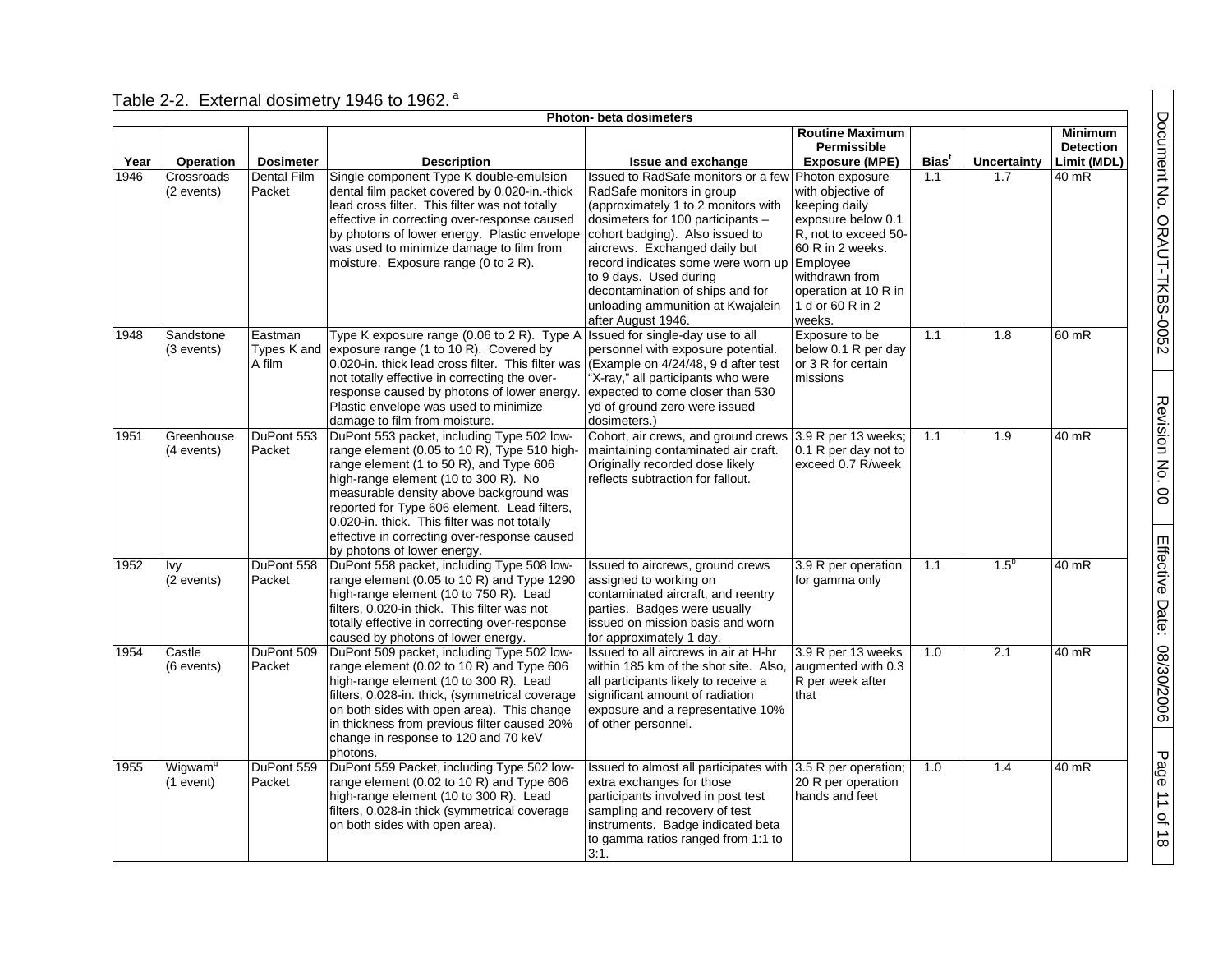|      | <b>Photon- beta dosimeters</b>                                       |                                   |                                                                                                                                                                                                                                                                                                                                                                                                       |                                                                                                                                                                                                                                                                                                           |                                                                             |                   |                  |            |  |
|------|----------------------------------------------------------------------|-----------------------------------|-------------------------------------------------------------------------------------------------------------------------------------------------------------------------------------------------------------------------------------------------------------------------------------------------------------------------------------------------------------------------------------------------------|-----------------------------------------------------------------------------------------------------------------------------------------------------------------------------------------------------------------------------------------------------------------------------------------------------------|-----------------------------------------------------------------------------|-------------------|------------------|------------|--|
| Year | <b>Operation</b>                                                     | <b>Dosimeter</b>                  | <b>Description</b>                                                                                                                                                                                                                                                                                                                                                                                    | <b>Issue and exchange</b>                                                                                                                                                                                                                                                                                 | <b>Routine MPE</b>                                                          | <b>Bias</b>       | Uncertainty      | <b>MDL</b> |  |
| 1956 | Redwing<br>(17 events)                                               | DuPont 559<br>Packet              | DuPont 559 Packet, including Type 502 low-<br>range element $(0.02 \text{ to } 10 \text{ R})$ and Type 606<br>high-range element (10 to 300 R). Lead<br>filters, 0.028-in thick (symmetrical coverage<br>on both sides with open area).                                                                                                                                                               | Permanent badges were issued to<br>all participants. Cellulose acetate<br>holder was found to be defective, so<br>after first 6 weeks film packets were<br>dipped in ceresin wax to keep out<br>moisture. Mission badges<br>(exchanged daily) were issued to<br>personnel entering contaminated<br>areas. | 3.9 R per 13 weeks                                                          | 1.0               | 1.5              | 40 mrem    |  |
| 1958 | Hardtack and<br>Newsreel<br>(35 events)                              | DuPont 559<br>Packet              | DuPont 559 Packet, including Type 502 low-<br>range element (0.02 to 10 R) and Type 834<br>high-range element (5 to 800 R). Lead filters,<br>0.028-in. thick (symmetrical coverage on both<br>sides with open area). Film was wax covered<br>and housed in rigid polyvinylchloride case.<br>Designed to be worn for several months, no<br>significant failure observed with up to 6<br>months of use. | Film badges were called in at 60-<br>day intervals. All participants were<br>to wear dosimetry at all times.                                                                                                                                                                                              | 3.75 R per 13<br>weeks; 5 R for<br>operation                                | 1.2               | 1.4              | 40 mR      |  |
| 1958 | Argus <sup>9</sup><br>(3 events)                                     | DuPont 559<br>Packet <sup>d</sup> | Uncertain on which film badge was used.<br>Possibly same as Operation Plumbbob at<br>NTS (i.e., Type 502 low-range element (0.02<br>to 10 R) and Type 606 high-range element<br>(10 to 300 R)).                                                                                                                                                                                                       | 4,000 film badges were provided,<br>however due to classified nature of<br>tests only 264 film badges were<br>assigned, all to personnel with<br>knowledge of the tests. No records<br>of the dosimetry are available.<br>Highest exposure recorded by<br>individual's packet was 0.010 R.                | 3 rem per 13 weeks<br>$8.5(N-18)$ <sup>c</sup> rem per<br>vear <sup>e</sup> | 1.09 <sup>d</sup> | 1.4 <sup>d</sup> | 40 mR      |  |
| 1962 | Dominic (AKA DuPont 556<br>Dominic I)<br>and Fishbowl<br>(36 events) | Packet                            | DuPont 556 Packet, including Type 508 low-<br>range element (0.02 to 10 R) and Type 834<br>high-range element (5 to 800 R). Lead filters,<br>0.028-in. thick (symmetrical coverage on both<br>sides with open area). Film was wax covered<br>and housed in rigid polyvinylchloride case.                                                                                                              | Air crews and all participants with<br>exception of certain remote<br>locations.                                                                                                                                                                                                                          | 3 rem per 13 weeks<br>& 5(N-18) rem per<br>year                             | 1.2               | 1.4              | 40 mR      |  |

Table 2-2 (Continued). External dosimetry 1946 to 1962. <sup>a</sup>

a. Prepared from DNA (1981, 1982a,b,c,d,e, 1983a,b,c, 1984); and NRC 1989.

b. Bias is 1.4 for flight personnel.<br>c. Nequals the age of the particip

c. N equals the age of the participant.<br>d. Information is from Operation Plumb

Information is from Operation Plumbbob conducted at NTS.

e. Routine MPE is from IEER 2006.

f. For the purpose of providing an assignment of dose that is favorable to claimants, the bias will default to 1.

g. This test is not considered part of the PPG cohort. These data should be used to estimate dose only if this oceanic testing location is recognized as a covered DOE facility.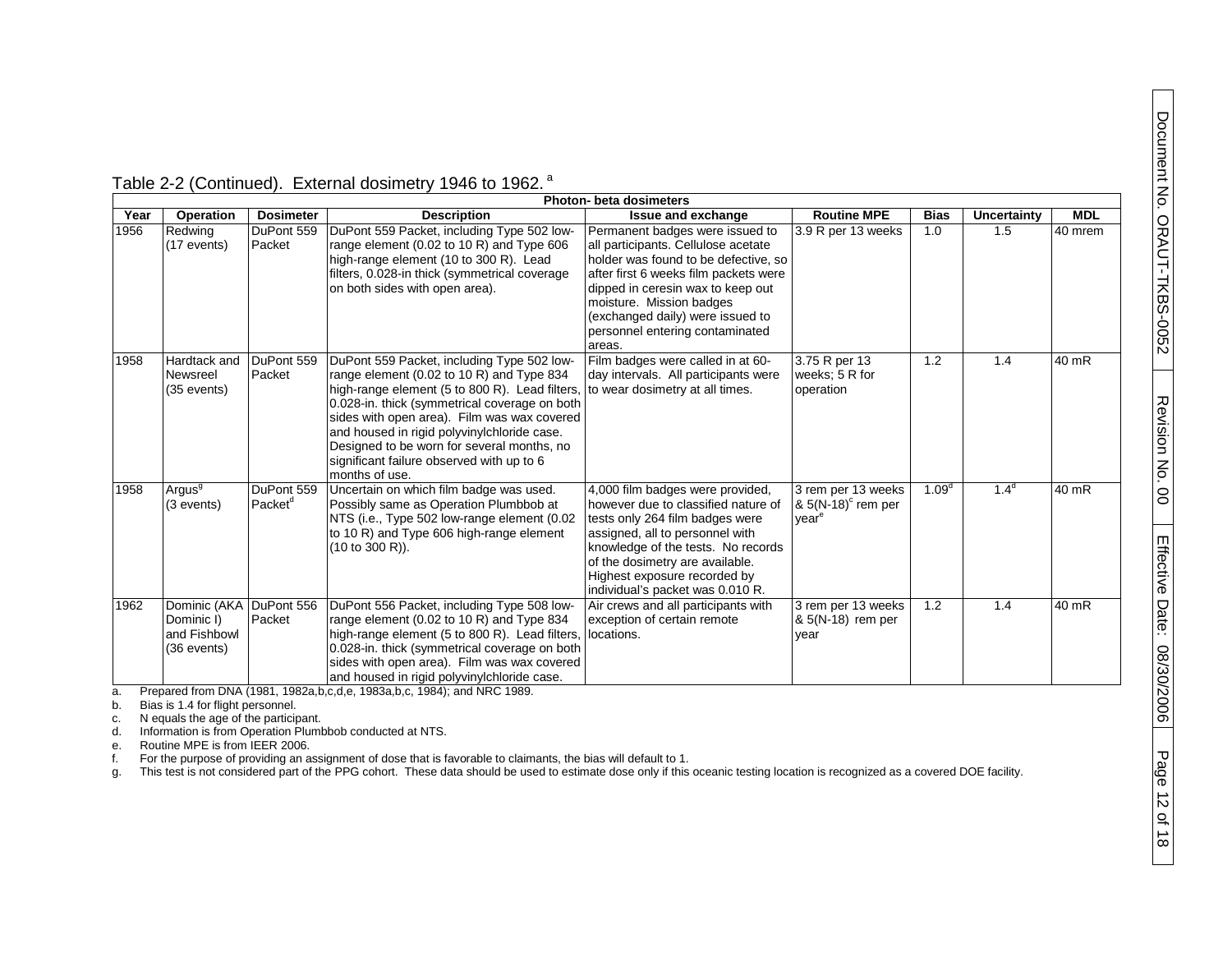| Document No. ORAUT-TKBS-0052 | Revision No. 00 | Effective Date: 08/30/2006 | Page 13 of 18 |
|------------------------------|-----------------|----------------------------|---------------|
|------------------------------|-----------------|----------------------------|---------------|

#### **6.0 OCCUPATIONAL EXTERNAL DOSE**

A review of the records provided by DOE and application of the operation-specific parameters listed in Table 2-2 will provide a dose estimate for the employee. The assignment of unmonitored dose to participants who did not receive a dosimeter should be evaluated. NIOSH considers the available data and methods adequate for performing external photon dose reconstruction at the PPG. NIOSH determined in the *SEC Petition Evaluation Report* (NIOSH 2005) that it lacks sufficient information to adequately reconstruct neutron doses at the PPG. The following specific guidance is provided for external dose reconstruction:

| Energy<br>distribution:  | Assume an energy distribution of 100% 30-250 keV for photons. This<br>is very favorable to claimants since it is likely that participants present<br>during the events were exposed to photons >250 keV. Beta dose was<br>not evaluated on the film dosimeters used during these operations.<br>Beta-to-gamma ratios would be consistent with the guidance in the<br>NTS TBD where atmospheric testing also occurred.     |
|--------------------------|---------------------------------------------------------------------------------------------------------------------------------------------------------------------------------------------------------------------------------------------------------------------------------------------------------------------------------------------------------------------------------------------------------------------------|
| Missed<br>dose:          | Assign missed dose based on the number of exchanges found in the<br>dosimetry records. During these tests there were operation badges<br>that were worn for the entire test sequence or some other established<br>interval of the operation and there were mission badges that were<br>worn for the duration of a specific task. Since both badges were to be<br>worn at the same time, only one zero should be assigned. |
| Uncertainty<br>and bias: | Assign uncertainty to the measured photon dose. As an assignment<br>that is favorable to claimants, bias has been defaulted to 1.0 for both<br>the missed and measured doses. According to the information in Film<br>Badge Dosimetry in Atmospheric Nuclear Tests, the dose of record<br>was to be divided by the bias, however it is favorable to claimants to<br>assign as discussed above.                            |

#### **7.0 SUMMARY**

This site profile provides guidance for dose reconstruction of non-SEC cancers and those presumptive cancer claims that represent less than 250 days of employment for EEOICPA claimants who worked at the PPG. NIOSH finds that the external monitoring records and operational histories available are sufficient to complete photon and beta external dose reconstructions for these employees. Dose reconstructors should use existing NIOSH TBDs and procedures to estimate possible occupational medical exposures. Environmental dose should not be assigned to monitored workers starting with Operation Castle and the institution of LANL procedures regarding the processing of film dosimetry. Exceptions to this guidance are discussed in Section 4. NIOSH lacks access to source term data, bioassay data, or internal monitoring data to estimate internal doses associated with potential inhalation of radionuclides.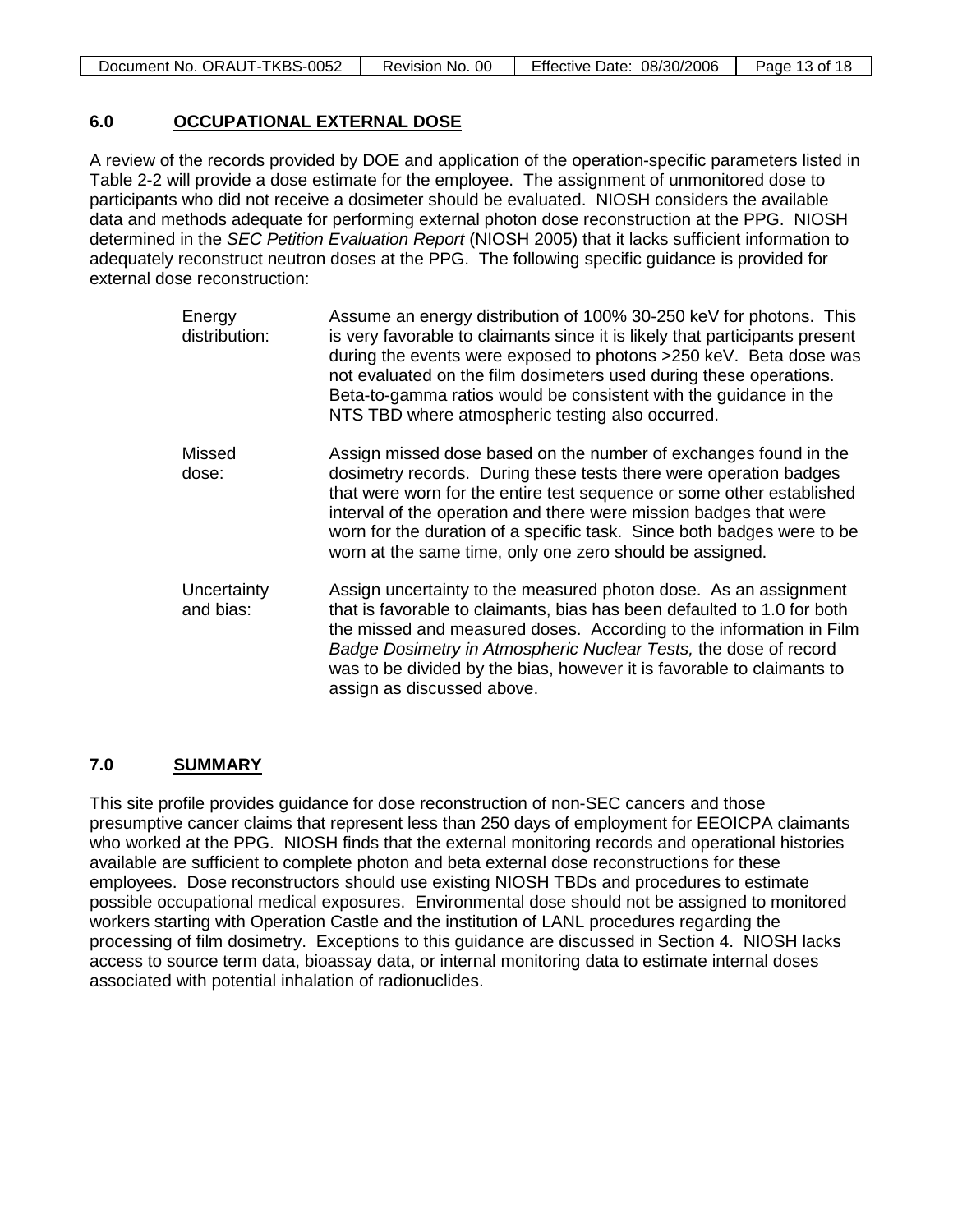#### **REFERENCES**

- DNA (Defense Nuclear Agency), 1981, *Operation Wigwam*, DNA 6000F, Washington D.C.
- DNA (Defense Nuclear Agency), 1982a, *Castle Series, 1954*, DNA 6035F, Washington D.C.
- DNA (Defense Nuclear Agency), 1982b, *Operation Argus 1958*, DNA 6039F, Washington D.C.
- DNA (Defense Nuclear Agency), 1982c, *Operation Hardtack I 1958*, DNA 6038F, Washington D.C.
- DNA (Defense Nuclear Agency), 1982d, *Operation Ivy, DNA 6036F*, Washington D.C.
- DNA (Defense Nuclear Agency), 1982e, *Operation Redwing: 1956*, DNA 6037F, Washington D.C.
- DNA (Defense Nuclear Agency), 1983a, *Operation Dominic I-1962*, DNA 6040F, Washington D.C.
- DNA (Defense Nuclear Agency), 1983b, *Operation Greenhouse 1951*, DNA 6034F, Washington D.C.
- DNA (Defense Nuclear Agency), 1983c, *Operation Sandstone: 1948*, DNA 6033F, Washington D.C.
- DNA (Defense Nuclear Agency), 1984, *Operation Crossroads 1946*, DNA 6032F, Washington D.C.
- DOE (U.S. Department of Energy), 2000, *United States Nuclear Tests July 1945 through September 1992*, DOE/NV-209-REV 15, Nevada Operations Office, Las Vegas, Nevada.
- IEER (Institute for Energy and Environmental Research), 2006, *Summary of Historical Annual Regulatory Dose Limits for the United States*, Downloaded on May 20, 2006 from [http://www.ieer.org/sdafiles/vol\\_9/9-1/dosetbl.html](http://www.ieer.org/sdafiles/vol_9/9-1/dosetbl.html)
- NIOSH (National Institute for Occupational Safety and Health, 2005, *SEC Petition Evaluation Report*, Petition SEC-00020, Office of Compensation Analysis and Support, Cincinnati, Ohio, October 20.
- NRC (National Research Council), 1989, *Film Badge Dosimetry in Atmospheric Nuclear Tests*, Report 69114, Committee on Film Badge Dosimetry in Atmospheric Nuclear Tests, National Academy Press, Washington D.C.
- ORAUT (Oak Ridge Associated Universities Team), 2004a, ORAUT-TKBS-0008-3, *Technical Basis Document for the Nevada Test Site – Occupational Medical Dose*, Rev 00, Oak Ridge, Tennessee, June 9.
- ORAUT (Oak Ridge Associated Universities Team), 2004b, ORAUT-TKBS-0010-3, *Technical Basis Document for the Los Alamos National Laboratory – Occupational Medical Dose*, Rev 00, Oak Ridge, Tennessee, December 29.
- ORAUT (Oak Ridge Associated Universities Team), 2004c, ORAUT-PROC-0061, Occupational X-Ray Dose Reconstruction for DOE Sites, Rev 00, December 1.
- ORAUT (Oak Ridge Associated Universities Team), 2005a, ORAUT-TKBS-0035-3, *Lawrence Livermore National Laboratory – Occupational Medical Dose*, Rev 00 PC-1, Oak Ridge, Tennessee, October 26.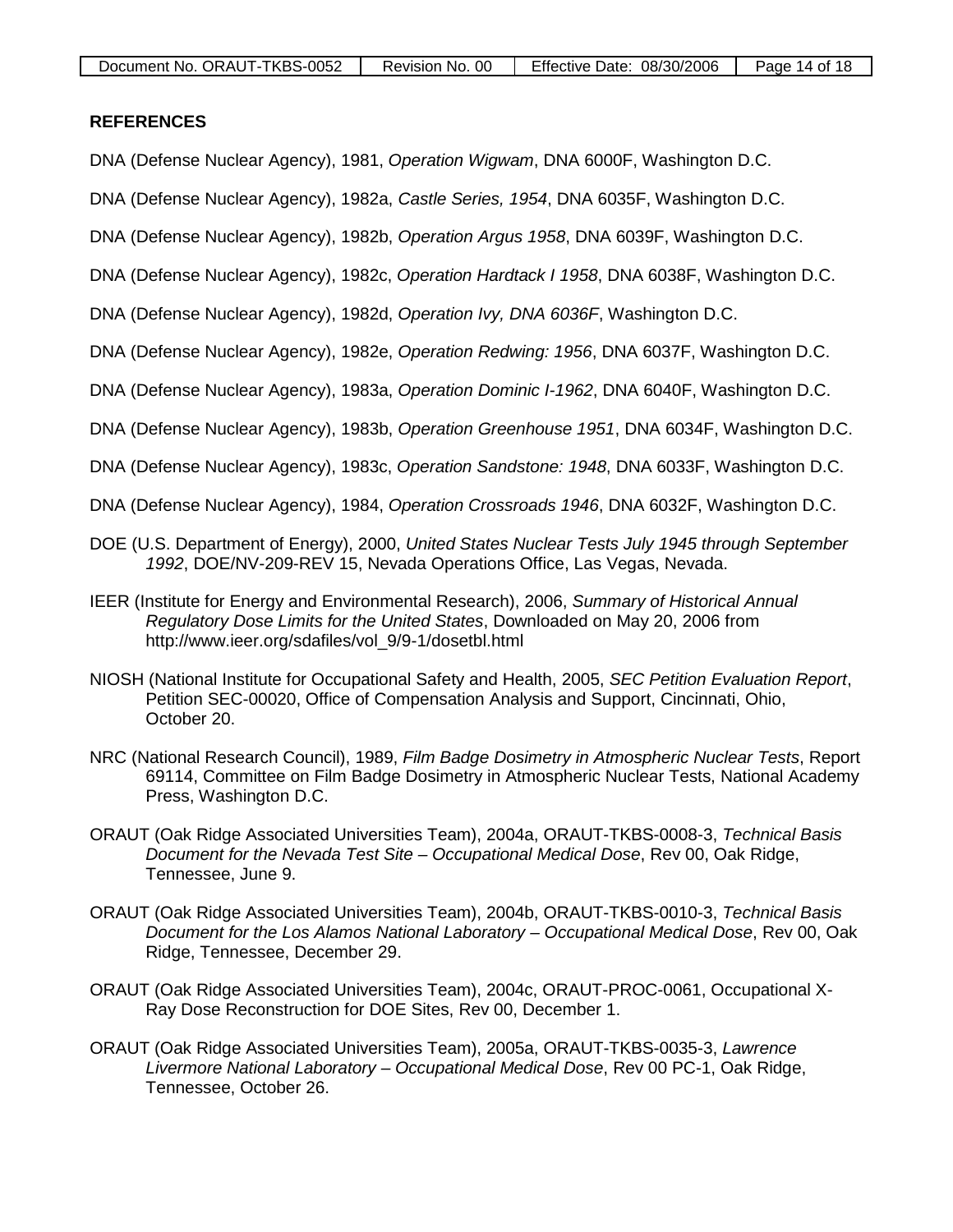- ORAUT (Oak Ridge Associated Universities Team), 2005b, ORAUT-OTIB-0006, *Technical Information Bulletin: Dose Reconstruction from Occupationally Related Diagnostic X-Ray Procedures*, Rev 03 PC-1, Oak Ridge, Tennessee, December 21.
- ORAUT (Oak Ridge Associated Universities Team), 2005c, ORAUT-PROC-0060, *External On-Site Ambient Dose Reconstruction for DOE Sites*, Rev 00, Oak Ridge, Tennessee, March 7.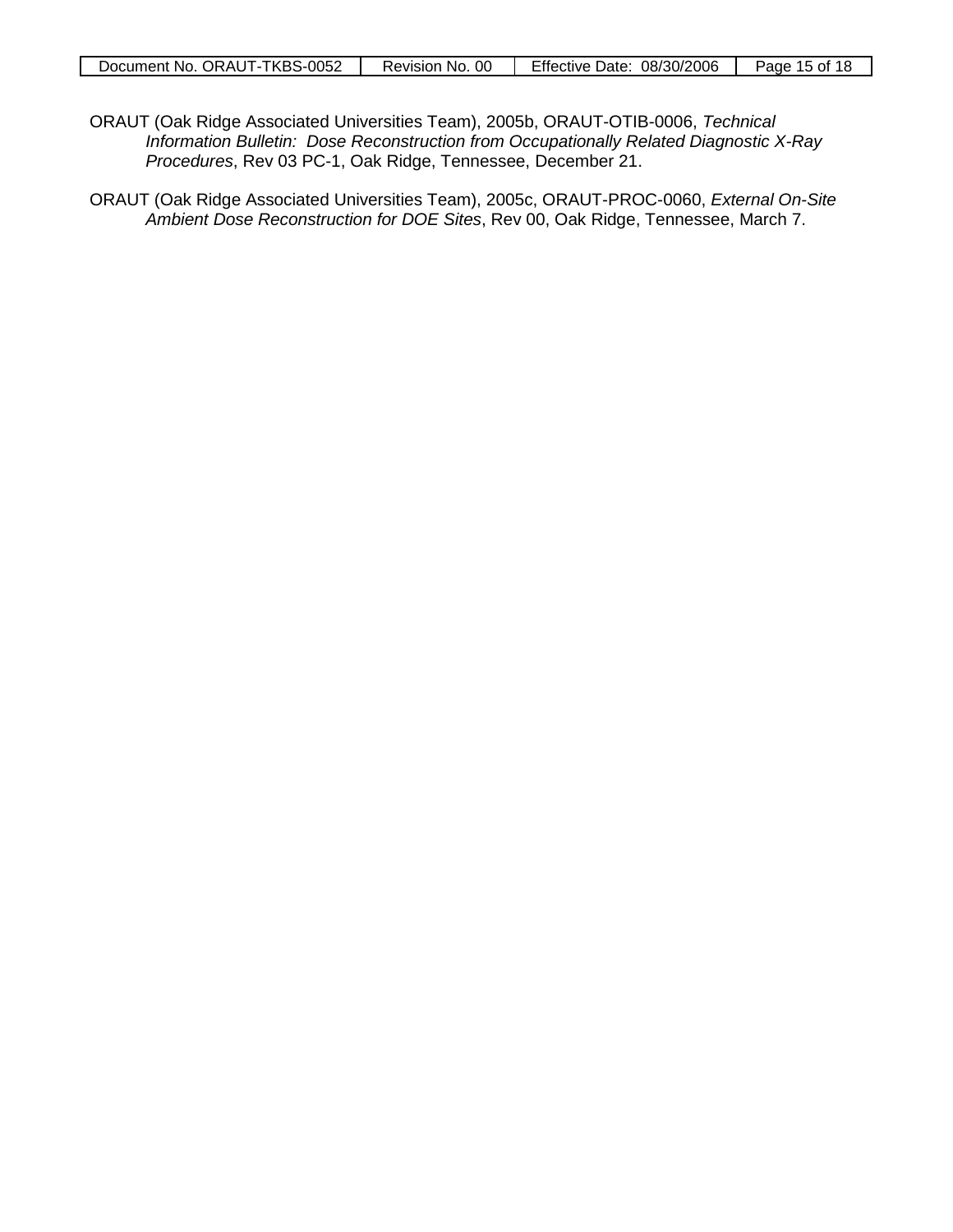## **ATTACHMENT A**

The following information is available in the DNA radiation reports for the various PPG Operations. Using this summary data provided in the reports, the mid-point of each distribution has been determined and then multiplied by the number of non-DOD participants or badges (for the Crossroads data) that hypothetically received that mid-point dose. The midpoint for the last distribution was calculated using the highest dose as an end point. These were summed across all distributions and then divided by the total. This provides a 50% dose for each operation that can be used as co-worker dose, until such time as co-worker data is available.

50% dose =  $\sum (A_n^* B_n) / C$ 

 $A = midpoint$  of each distribution

B = total non-DOD participants or badges within the distribution

C = total non-DOD participants or badges

| UI VJJI VUUJ  | $\overline{a}$ , located in the badge including (in gainmed) |      |               |               |              |  |  |
|---------------|--------------------------------------------------------------|------|---------------|---------------|--------------|--|--|
| Month         | <b>Total Badges</b>                                          |      | $0.001 - 0.1$ | $0.101 - 1.0$ | $1.001 - 10$ |  |  |
|               |                                                              | ΈR.  |               | 'R)           | (R`          |  |  |
| July totals   | 3767                                                         | 2843 | 689           | 232           |              |  |  |
| % of Badges   | 100                                                          | 75   | 18            |               | <0.1         |  |  |
| August totals | 6664                                                         | 3947 | 2139          | 570           |              |  |  |
| % of Badges   | 100                                                          | 59   | 32            |               | 0.1          |  |  |

**Crossroads** – Actual Film Badge Readings (R gamma)

Highest dose during Crossroads Operation was to a radiation safety monitor at 3.72 R.

Calculated dose at 50% is 0.118 rem

### **Sandstone** – Film Badge Readings (R gamma) for non-DOD participants (119 participants badged)

| April/May                  | 0.001<br>$\overline{\phantom{0}}$ |        |
|----------------------------|-----------------------------------|--------|
|                            | ה'                                |        |
| Total non-DOD participants | οc<br>ບປ                          | $\sim$ |

Eleven individuals from the Rad Safe group received doses above the imposed standard of 3 R. The highest dose received was 17 R. The average dose for all participants (including DOD) was 0.25 R with 65% receiving a zero recorded exposure.

Calculated dose at 50% is 1.383 rem.

### **Greenhouse** – Film Badge Readings (R gamma) for non-DOD participants (551 participants badged)

| April/May                  |     | 0.001<br>$\overline{\phantom{m}}$ |    |          |
|----------------------------|-----|-----------------------------------|----|----------|
|                            | D)  | ם׳                                | D. | 'R       |
| Total non-DOD participants | 110 | 325                               | 00 | $\Omega$ |

The average dose was 0.5 R. The highest dose received was 8.6 R.

Calculated dose at 50% is 0.950 rem.

### **Ivy** – Film Badge Readings (R gamma) for non-DOD participants (367 participants badged)

| November                   |            | 0.999<br>0.001<br>$\overline{\phantom{0}}$ | 2.999<br>$\sim$<br>$\sim$ $\sim$ | ∼   |
|----------------------------|------------|--------------------------------------------|----------------------------------|-----|
|                            | $\sqrt{2}$ | ם ׳                                        | D.                               | ם ׳ |
| Total non-DOD participants | 45         | 245                                        |                                  | ◟   |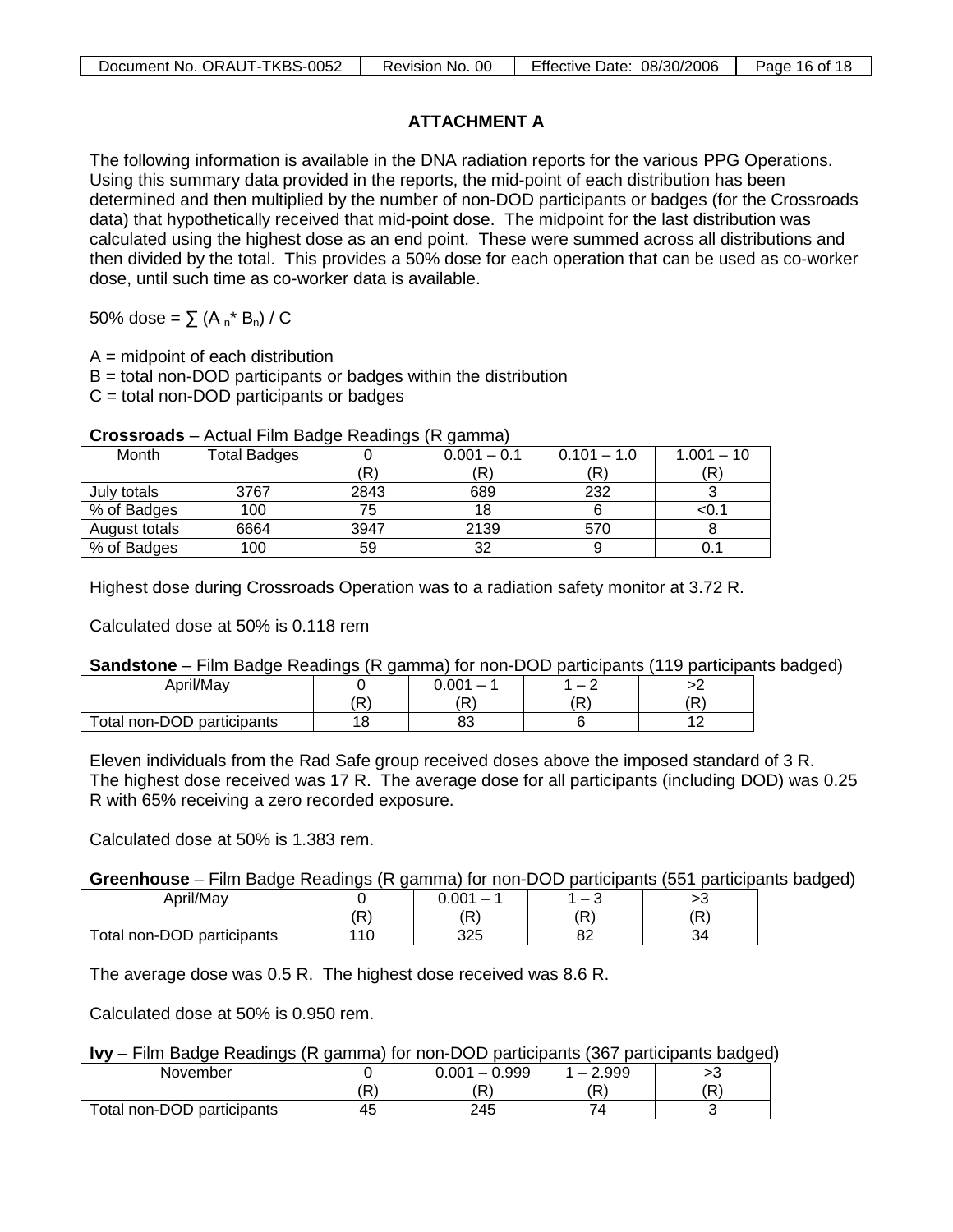| Document No. ORAUT-TKBS-0052 | Revision No. 00 | Effective Date: 08/30/2006 | Page 17 of 18 |
|------------------------------|-----------------|----------------------------|---------------|
|------------------------------|-----------------|----------------------------|---------------|

90% of all exposures were less than 1 R for Operation Ivy. The highest dose received was 3.2 R.

Calculated dose at 50% is 0.762 rem.

|  | <b>Castle</b> – Film Badge Readings (R gamma) for non-DOD participants (2175 participants badged) |  |  |  |  |  |  |
|--|---------------------------------------------------------------------------------------------------|--|--|--|--|--|--|
|--|---------------------------------------------------------------------------------------------------|--|--|--|--|--|--|

| March/April/May                 |    | 0.001       | .001<br>– | 3.001 | 5.001<br>$\overline{A}$ |
|---------------------------------|----|-------------|-----------|-------|-------------------------|
|                                 | Ъ  | 'R`         | 'R        | ΊR    | ٬ם׳                     |
| non-DOD<br>otal<br>participants | 86 | 1001<br>▗▃▃ | 323       | 292   | ດ⊿<br>o.                |

The average dose was 1.7R for Operation Castle.

Calculated dose at 50% is 1.394 rem.

**Wigwam** – Film Badge Readings (R gamma) for all participants (146 non-DOD participants badged) NOTE: This test is not considered part of the PPG cohort. These data should be used to estimate dose only if this oceanic testing location is recognized as a covered DOE facility.

| Mav                        |      | .165<br>ັບ. .<br>v. | $-0.280$<br>∪.∠ | 0.385<br>0.315 | 0.425 |
|----------------------------|------|---------------------|-----------------|----------------|-------|
|                            | (R   | ה/                  | (R)             | ΊR             | (D)   |
| Total non-DOD participants | 6141 | 329                 | 19              | $\sim$<br>ں ،  |       |

Average non-zero exposure was 0.129 R for Operation Wigwam. Some badges were not available.

Calculated dose at 50% is 0.055 rem.

#### **Redwing** – Film Badge Readings (R gamma) for all participants (3847 non-DOD participants badged)

| May -<br>Julv              |     | $-0.999$<br>0.001 | 2.999<br>⌒<br>$\overline{\phantom{0}}$ | 4.999<br><b>I</b> | 9.999               |
|----------------------------|-----|-------------------|----------------------------------------|-------------------|---------------------|
|                            | 'R  | (D)<br>.          | (R                                     | ίR                | $\sqrt{R}$<br>1 N.E |
| Total non-DOD participants | 426 | 1227<br>،ر∠⊾      | 844                                    | 1038              | 2224                |

Average non-zero exposure was 1.7 R for Operation Redwing. Some badges were not available. Highest dose to a non-DOD participant was 6.8 R.

Calculated dose at 50% is 2.115 rem.

**Hardtack I** – Film Badge Readings (R gamma) for all participants (5067 non-DOD participants badged)

| April<br>August            |      | 0.999<br>0.001<br>$\overline{\phantom{0}}$ | 2.999<br>$\overline{\phantom{0}}$ | 4.999 | 9.999 |
|----------------------------|------|--------------------------------------------|-----------------------------------|-------|-------|
|                            | 'R)  | (R                                         | ' ہΩ                              | (R    | ίR    |
| Total non-DOD participants | 1050 | 1623                                       | 2266                              | 126   |       |

Average non-zero exposure was 0.87 R for Operation Hardtack. Highest dose to a non-DOD participant was 5.26 R.

Calculated dose at 50% is 1.877 rem.

**Dominic I** – Film Badge Readings (R gamma) for all participants (4620 non-DOD participants badged)

| April -<br>August          |      |      | ◠       | ∼  |
|----------------------------|------|------|---------|----|
|                            | ם י  | ם'   | : כו    | D. |
| Total non-DOD participants | 2041 | 2555 | ົ<br>ںے |    |